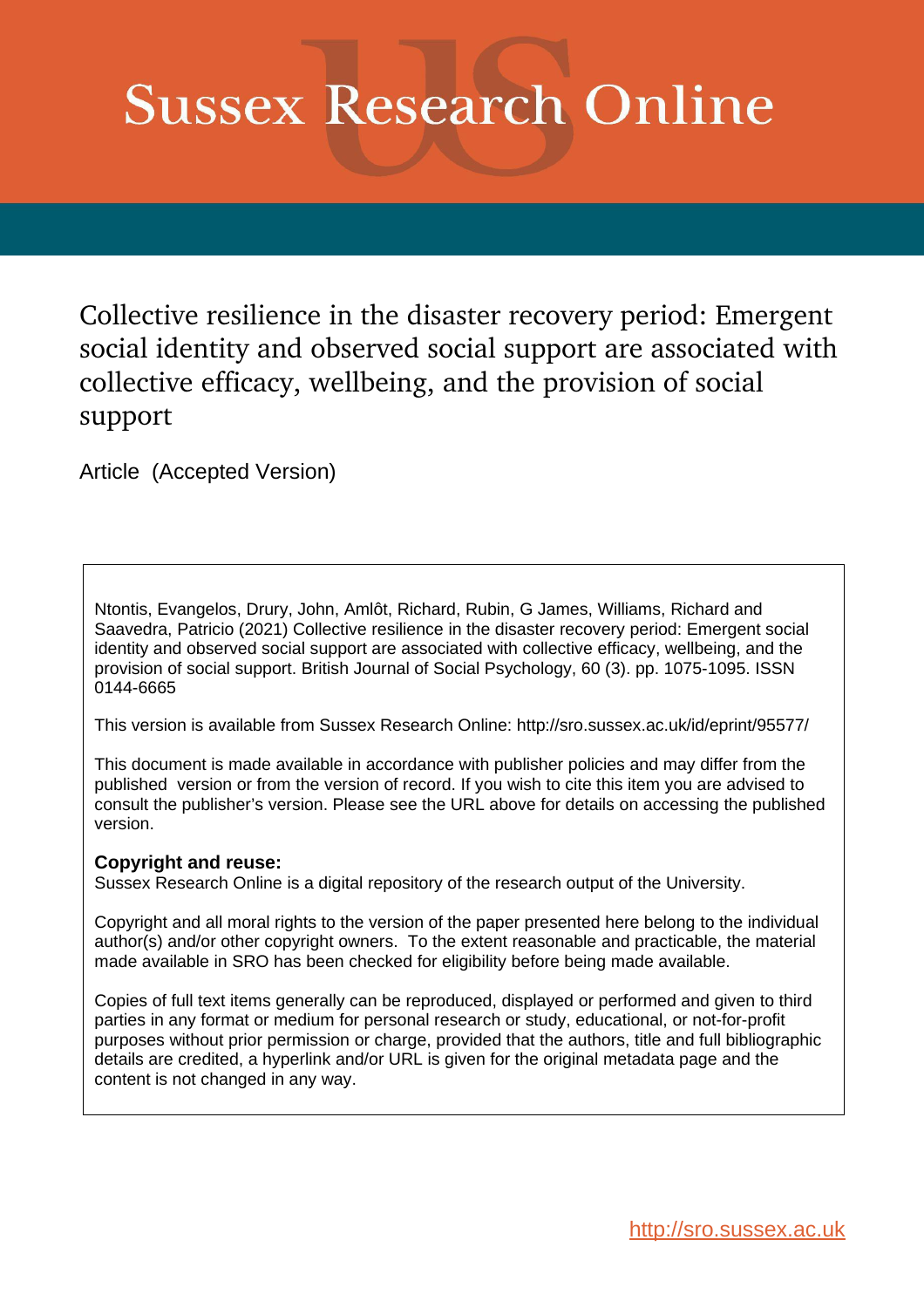# **Collective resilience in the disaster recovery period: Emergent social identity and observed social support are associated with collective efficacy, wellbeing, and the provision of social support**

Evangelos Ntontis<sup>1</sup>, John Drury<sup>2</sup>, Richard Amlôt<sup>3</sup>, G. James Rubin<sup>4</sup>, Richard Williams<sup>5</sup>, Patricio Saavedra<sup>6</sup>

- 1. School of Psychology and Life Sciences, Canterbury Christ Church University, UK
- 2. School of Psychology, University of Sussex, UK
- 3. Emergency Response Department Science and Technology, Public Health England, UK
- 4. King's College London, Department of Psychological Medicine, UK
- 5. Welsh Institute for Health and Social Care, University of South Wales, UK
- 6. Instituto de Ciencias Sociales, Universidad de O'Higgins, Chile

# **Correspondence to:**

Dr Evangelos Ntontis Lecturer in Social Psychology School of Psychology and Life Sciences Canterbury Christ Church University North Holmes Road, Canterbury, Kent CT1 1QU

**E-mail**: evangelos.ntontis@canterbury.ac.uk **Office no**.: +44 (0) 1227 921580

The authors declare that there are no potential conflicts of interest with respect to the research, authorship, and/or publication of this article.

# **Disclaimers:**

The research described in this paper was funded by a Public Health England PhD studentship. Dr Rubin and Prof Amlôt are funded by the National Institute for Health Research Health Protection Research Unit (NIHR HPRU) in Emergency Preparedness and Response at King's College London in partnership with Public Health England (PHE). The views expressed are those of the author(s) and not necessarily those of the NHS, the NIHR, the Department of Health or Public Health England.

**Acknowledgments**: Evangelos would like to thank Emma Brice and Prof. Stephen Gibson for their invaluable support during the data collection process.

**Data Availability Statement:** The research data are not publicly available due to privacy and ethical restrictions.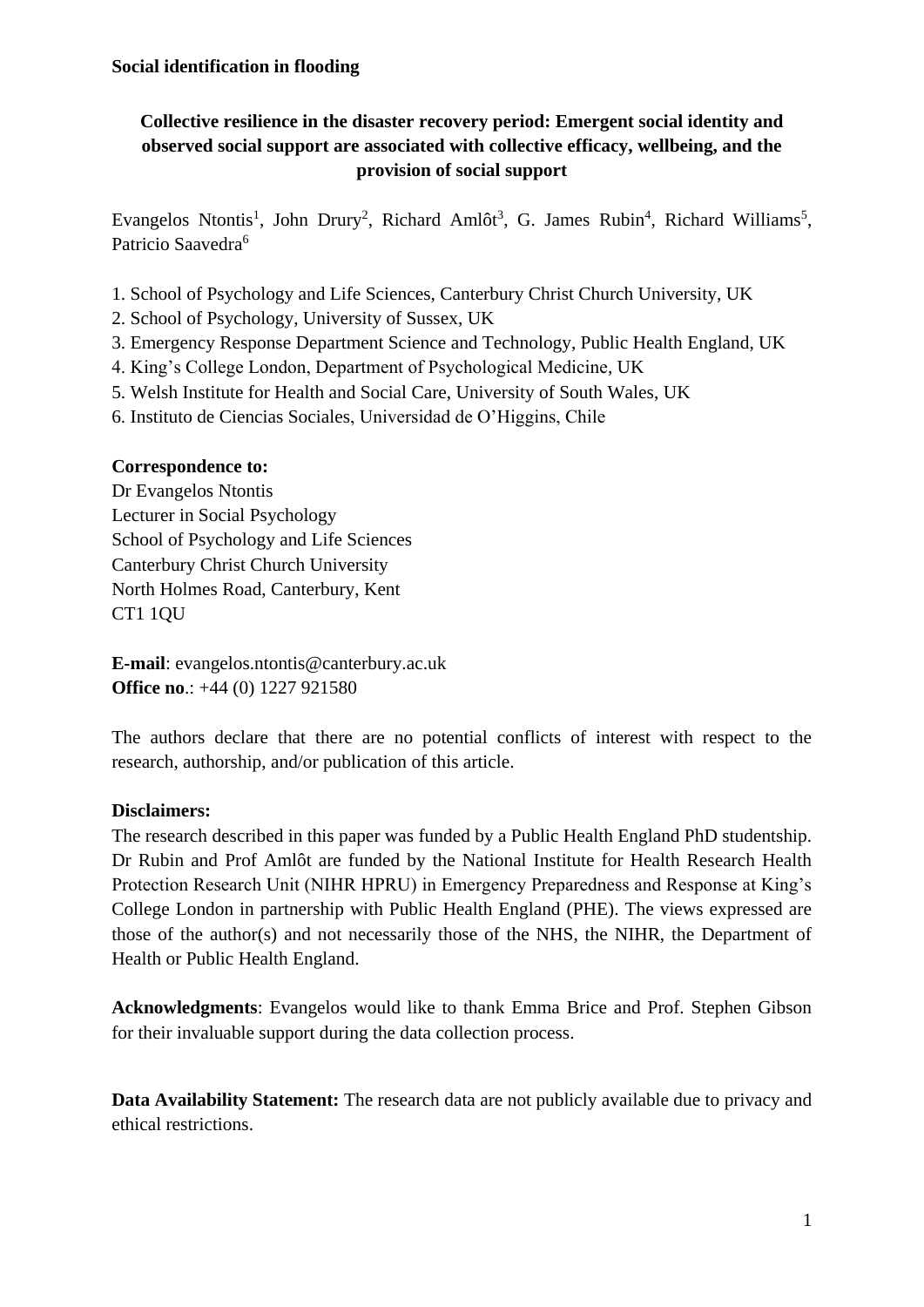#### **Abstract**

Social support and an emerging sense of community are common in flooding, but post-flood group dynamics have not been fully addressed. In the context of a flooded community, we explore how social identification with one's community emerges and affects wellbeing, collective efficacy, and social support. Results from a quantitative survey show that social identification was positively associated with common fate, collective efficacy, and wellbeing through residents' expectations of support and shared goals. Importantly, social identification and disaster exposure interacted: For flooded residents, observing support was associated with providing support regardless of levels of social identification. For unaffected residents there was no association between observed and provided support, regardless of levels of social identification. However, for indirectly affected residents observing support was associated to providing support but only when they highly identified with the community. We argue that structural factors should also be considered when exploring the effects of group membership.

**Keywords**: social identity; community resilience; social support; disasters; flooding; collective resilience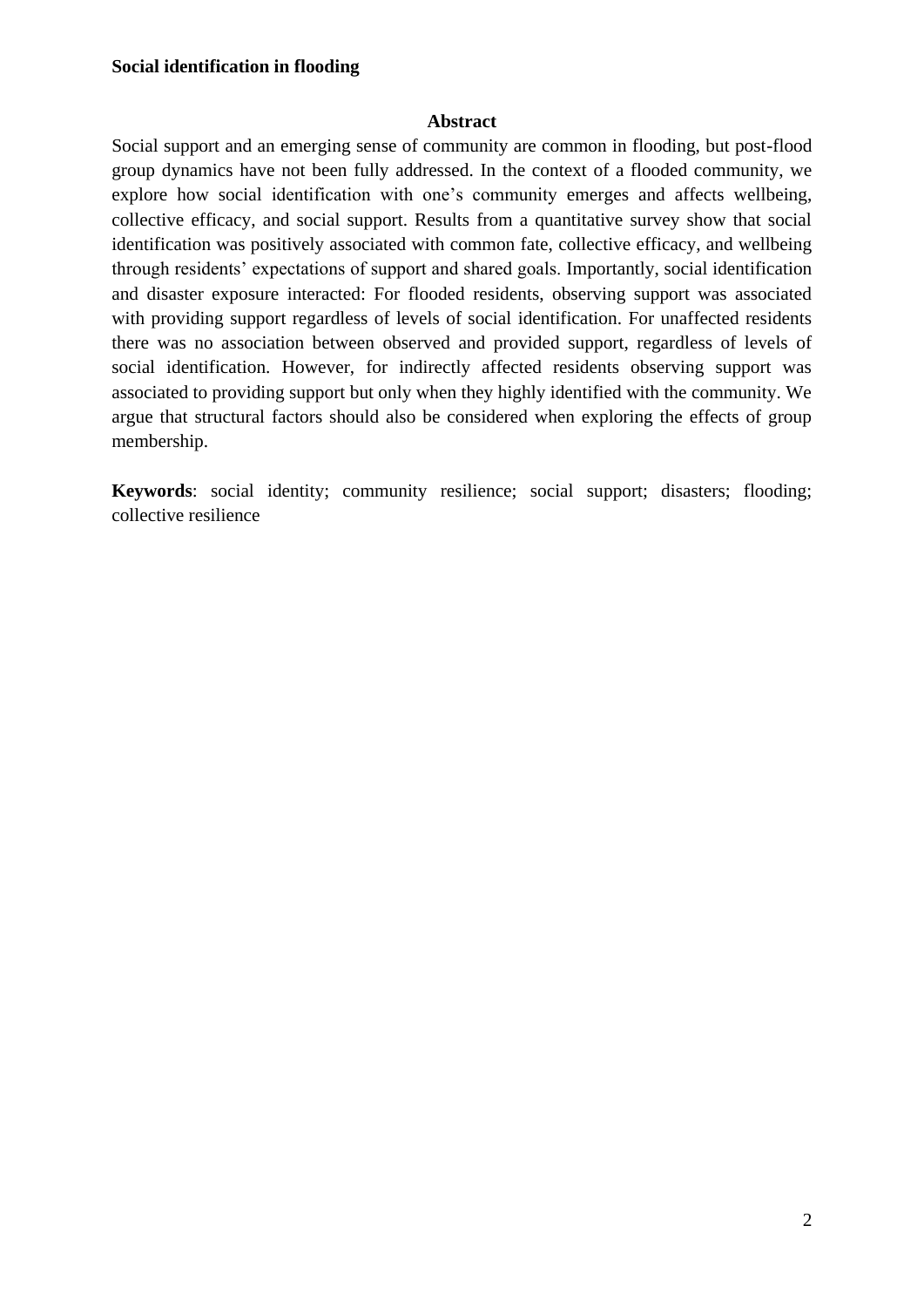#### **Introduction**

Climate change is increasing the prevalence and intensity of extreme weather-related events such as flooding, storms, droughts, heatwaves, and hurricanes (Committee on Climate Change, 2016; UNISDR, 2015), which negatively affects physical and mental health (Costello et al., 2009; Hayes et al., 2018; McMichael et al., 2014). One strategy to mitigate the impacts of climate change is to enhance community resilience (UNISDR, 2015; World Health Organization and Public Health Engand, 2017), two core elements of which are community action and empowerment (Norris et al., 2008). In social psychology, researchers have drawn on the social identity approach to account for the psychosocial processes that underlie collective behaviour in disasters (Drury, 2018; Drury et al., 2019; Ntontis et al., 2019). To our knowledge, most social psychological studies have focused on collective behaviour *in the immediate context* of the extreme event (e.g., during or directly after the disaster; e.g., Drury et al., 2016; Drury et al., 2009b; Ntontis et al., 2018a). However, the recovery period that follows extreme events can last for months or years following the main impact subsiding (e.g., after floodwaters recede) (Medd et al., 2010; Pitt, 2008) and affect mental health in the months and years that follow (Jermacane et al., 2018; Stanke et al., 2012).

Social identity can be a source of social support and wellbeing (Jetten et al., 2017). therefore, in this paper, we examine social identity processes during two years after disasters. The study reported here is a quantitative examination of social identity processes in the city of York following a severe flood that occurred in the period between December 2015 – January 2016. Our dataset comprises three cross-sectional surveys collected 8, 15, and 21 months after the flood. First, we aimed to develop the *social identity model of collective psychosocial resilience* (Drury, 2018; Drury et al., 2019) by testing the relationship between social identity and collective efficacy and wellbeing during the recovery period that follows an extreme event. Second, we incorporated in our analysis mediating (shared goals) and outcome (psychosocial wellbeing) variables that have been theoretically postulated (see Drury, 2018) but have yet to be empirically tested. Third, provision of social support in disasters can be a function of shared social identity as well as of people observing others providing social support (Drury et al., 2016). Considering the differential impact of flooding in communities, we explored whether and how the relationship between observing social support, providing social support and social identification can vary for residents who were exposed to the floods in different ways.

#### **Emergent communities in extreme events: A social identity account**

Disasters can impact individual people as well as cause severe dislocation to the wider community (Erikson, 1976; Kaniasty & Norris, 1999; Norris, 2002). However, they can also be characterised by an emerging sense of camaraderie and the presence of social support (Fritz & Williams, 1957; Kaniasty, 2020; Quarantelli, 1999; Solnit, 2009). These processes can protect people's mental health and become a source of community resilience (Norris et al., 2008). Increased community embeddedness can have protective qualities during disaster response and recovery phases (Greene, Paranjothy, & Palmer, 2015; Kaniasty, 2020) such as by reducing post-disaster depression and avoidance (Norris et al., 1999). Groups that emerge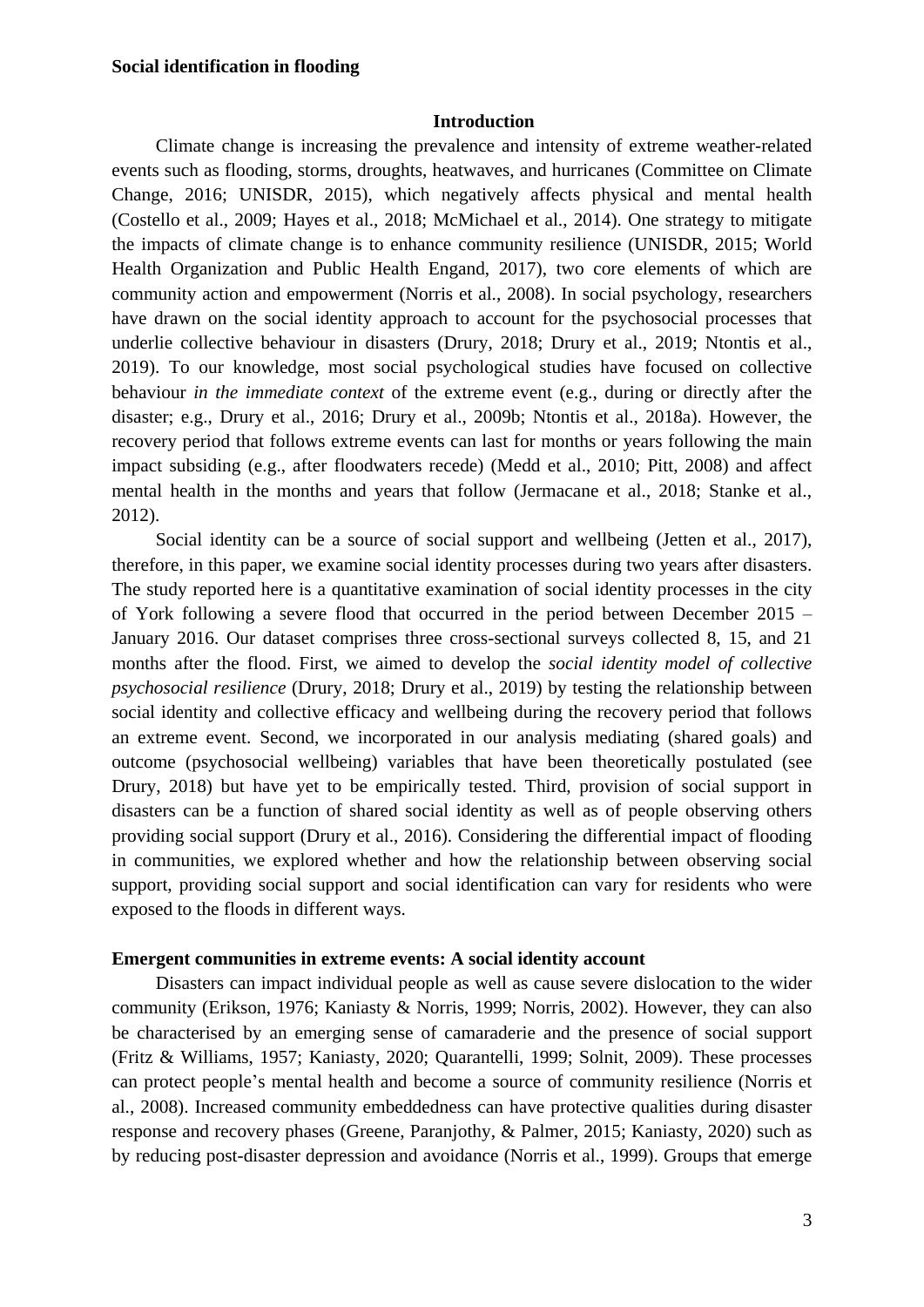in disasters have been described as 'altruistic communities' (Barton, 1969) or 'therapeutic communities' (Coates, 2010; Fritz, 1965/1996) among other terms. The emergence of disaster communities has been attributed to survivors experiencing a shared sense of common fate (Clarke, 2002; Fritz, 1996; Fritz & Williams, 1957; Kaniasty & Norris, 1999), which can increase altruism and prosocial behaviours (Vollhardt & Staub, 2011; Vollhardt, 2009).

Researchers drawing on self-categorization theory in social psychology (Turner et al., 1987) have argued that common fate by itself cannot explain emergent supporting behaviour (cf. Neville & Reicher, 2018; Turner, 1985), pointing to sharing social identity as the underlying psychological mechanism. For instance, in the context of protests and riots, participants can experience common fate due to indiscriminate violence from an outgroup (e.g., police), which then gives rise to a shared social identity (Reicher, 1996). Along similar lines, the social identity model of collective psychosocial resilience (Drury, 2018) argues that, in the context of disasters, it is the extreme event itself that operates as the 'other' in relation to which a sense of common fate and a subsequent shared social identity can develop. Shared social identity can, in turn, lead to relational transformations such as increases in expectations of support from fellow group members and motivation to provide social support, as well as cognitive transformations such as orienting survivors towards shared goals and enhancing perceptions of collective efficacy, the perceived ability to coordinate and respond collectively to the disaster (Drury, 2018). The model is embedded within the 'social cure' approach in social psychology, which focused on the benefits of group membership for wellbeing (see Haslam et al., 2018; Jetten et al., 2017; Wakefield et al., 2019). For instance, identification with one's community following an earthquake has been found to to mediate the relationship between earthquake exposure and post-traumatic growth (Muldoon et al., 2017).

Analyses of a range of disasters and mass emergencies including football stadium disasters, fires, sinking ships (Drury et al., 2009a) and the 2005 London bombings (Drury et al., 2009b) showed that common fate was associated with the emergence of a shared social identity among survivors, which, in turn, was linked to increased helping behaviours and risk taking among survivors. Additionally, in the context of the 2010 Chile earthquake, common fate was positively correlated with social identification. In turn, social identification was associated with higher expectations of support and higher perceptions of collective efficacy (Drury et al., 2016). Interviews with residents of a flooded community have shown that common fate gave rise to a shared community identity among residents, facilitating interactions between people who shared a geographical location but had no pre-existing relations (Ntontis, 2018; Ntontis et al., 2018a). However, emergent communities do not persist indefinitely following a disaster (Fritz & Williams, 1957). Following a flood, shared social identity can decline due to a lack of common fate or because of the reinstatement of negative intergroup relations. In the aftermath, the lack of a unifying factor, such as widespread exposure and a sense of common fate, fragmented the sense of unity experienced during the disaster itself (Ntontis et al., 2020). The decline of emerging shared social identity could potentially explain why the strong civil responses observed in other flooding events in the UK diminished over time (Forrest et al., 2019). However, social identity can also be maintainted through an enduring sense of common fate, the presence of post-disaster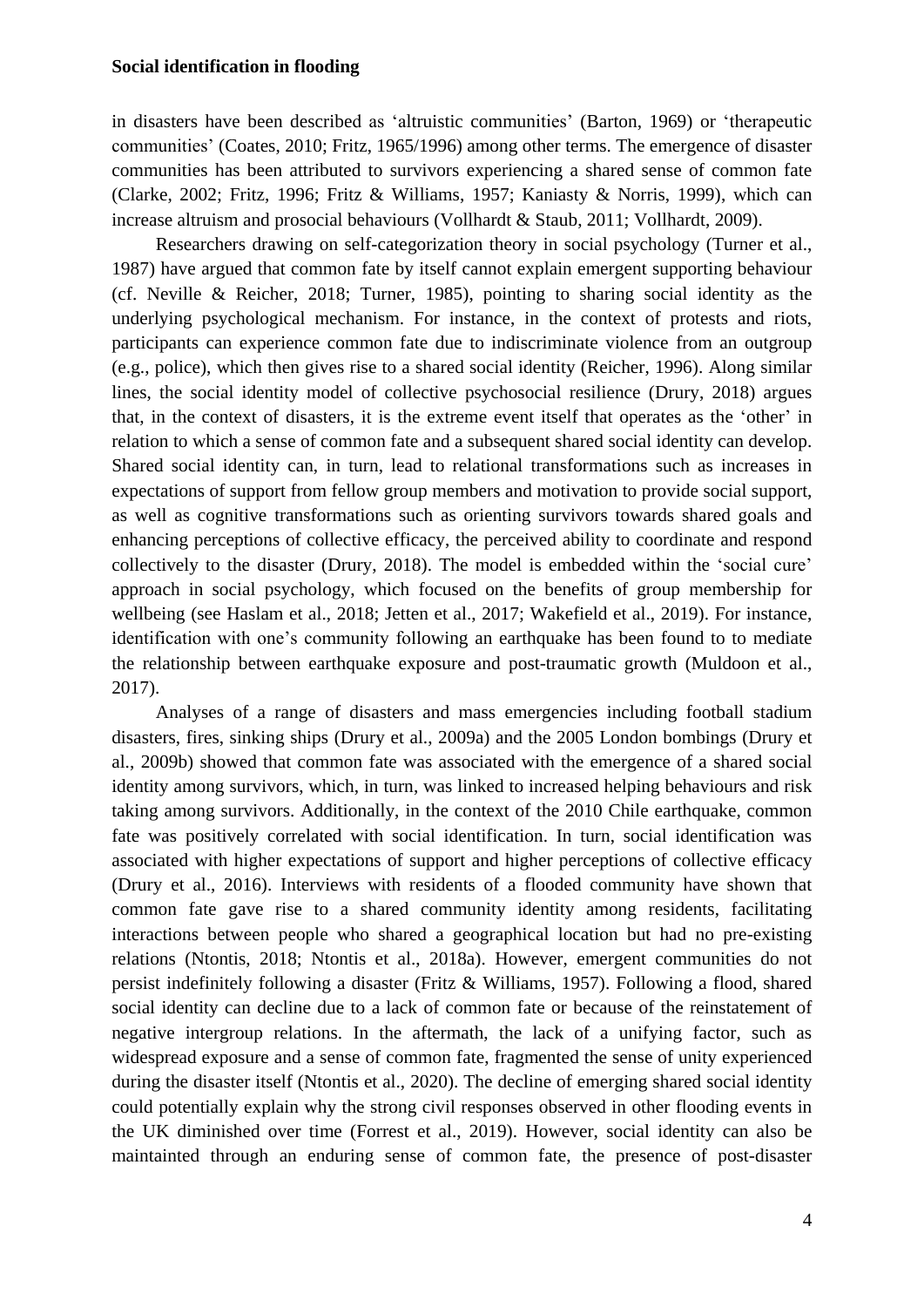problems, the ongoing provision of social support, or intentionally through commemorations (Ntontis et al., 2020). Especially regarding commemorations, people's relationships and a sense of belonging to particular spaces can be enhanced through rituals that celebrate a successful recovery, affirming the existence of a psychological as well as place-based community (Ntontis et al., 2020). Place attachment can generate comfort and security, facilitate personal growth and a sense of belonging, and enhance wellbeing (Scannell  $\&$ Gifford, 2017).

## **Social support and social identity in disasters**

Emergent disaster communities are linked to solidarity and providing social support. Increases in prosocial behaviours are positively associated with higher levels of residential devastation and, despite decreasing over time, their post-disaster baseline levels have been shown to be higher compared to pre-disaster levels (Rao et al., 2011). Exposure to disasters has been associated with depression both directly through immediate personal losses, as well as indirectly through people's experiences of deterioration of social support and community embeddedness (Kaniasty & Norris, 1993). However, receiving social support can increase survivors' perceptions of its availability and mitigate negative effects on mental wellbeing (Norris & Kaniasty, 1996). After disasters, wellbeing was also better for people who engaged more in and perceived higher levels of social support from altruistic communities. On the contrary, dissatisfaction with social support received in the post-disaster period as well as lack of engagement in community activities predicted worse wellbeing (Kaniasty, 2012).

One psychological mechanism that underpins providing social support in disasters is social identity. People are more likely to offer as well as receive support from ingroup rather than outgroup members (Haslam et al., 2009; Levine et al., 2005). For example, donations to disaster victims increase when donors perceive themselves as sharing an identity with survivors (Zagefka & James, 2015). Similarly, following an earthquake in Chile, national identity was associated with providing support for people affected (Maki et al., 2019). The provision of social support towards other groups can also vary depending on the type of disaster exposure that survivors themselves have experienced. Following Cyclone Pam in Vanuatu, Vardy and Atkinson (2019) found that experiencing greater property damage can lead to prosocial behaviours towards participants' ingroup members, whereas exposure to other people in distress can lead to increased prosocial behaviours towards both ingroup and outgroup members.

Importantly, behaviours may also be guided by observing how other people act (Gigerenzer, 2008). During disasters, people can be mobilised to provide social support by observing how other people react to the disaster and respond towards others. Social identification in this case can operate as a moderator since we are more likely to use other people's behaviours as guide for own own actions to the extent that we perceive them as ingroup members (Reicher, 1984; Turner; 1982; Turner et al., 1987). Following the Chile earthquake in 2010, Drury et al. (2016) found that provision of collective and emotional support was predicted by social identification. Moreover, social identification moderated the relationship between observing and providing social support, with people providing more support when they highly identified with their community.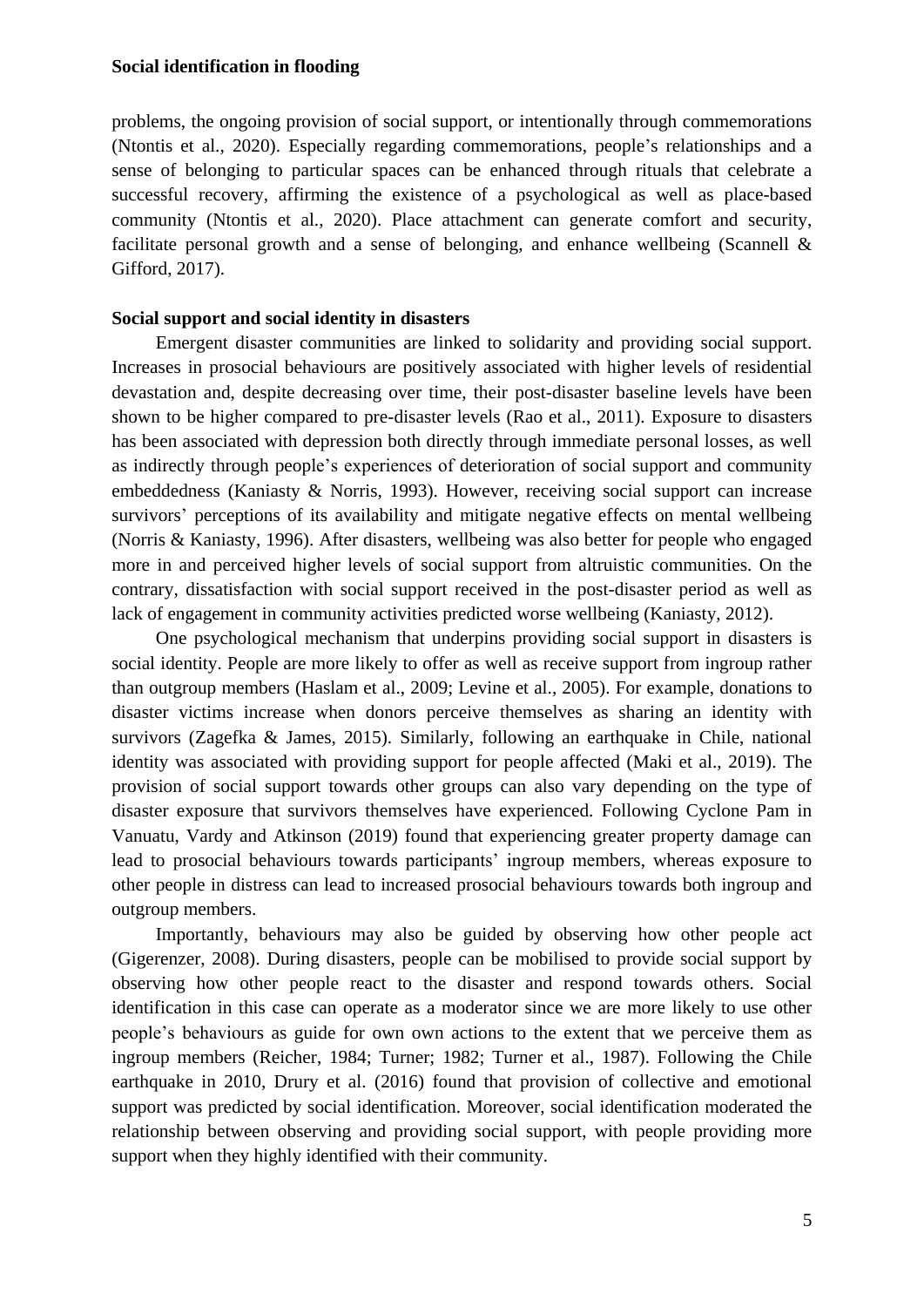# **The present study: Aims and predictions**

Previous social psychological research has focused on social identity processes that underpin groups that emerge in the immediate disaster context (e.g. Drury et al., 2016, 2009b; Ntontis et al., 2018a). Research on social identity processes during the months that follow a disaster is limited and has only used small samples and qualitative designs (e.g., Ntontis et al., 2020). However, more research in this area is important for a number of reasons. Flooding and other extreme events are becoming more prevalent and more intense (Committee on Climate Change, 2016; Few, 2007; UNISDR, 2015) and can have severe, long-lasting physical and psychosocial impacts (Fernandez et al., 2015; Stanke et al., 2012; Waite et al., 2017). Events such as flooding have the potential to affect large numbers of people (WHO Regional Office for Europe, 2013) and are often followed by protracted recovery periods (Pitt, 2008). However, shared social identities can operate as sources of wellbeing, mobilise social support (Haslam et al., 2018; Wakefield et al. 2019), and become sources of community resilience (Ntontis et al., 2019). Hence the effects of shared social identity in the recovery period after disasters are worthy of further examination.

Our first aim was to test whether social identity processes operate in the recovery period of a disaster, which can last months if not years (Pitt, 2008). In line with the social identity model of collective psychosocial resilience, we predicted that *common fate* would positively predict *social identification* with one's community, explaining the emergence of disaster communities (Drury, 2018; Drury et al., 2019). In turn, social identification would be positively related to positive psychosocial outcomes such as *collective efficacy* and *wellbeing* (see Figure 1). Additionally, we hypothesised that the relationships between shared social identification, collective efficacy and wellbeing would be mediated by *expected support* and *shared goals*. Expected support is a consequence of the relational transformation that underpins the emergence of shared social identity in extreme events, with people coming to expect support from others they perceive as ingroup members (Drury, 2018). Expectations of support from fellow group members are then likely to be associated with increased collective efficacy (Drury et al., 2016) and psychological wellbeing (Jetten et al., 2017). Shared goals are a consequence of the cognitive transformation that underpins the emergence of shared social identity. Perceiving the self as part of a social category can shift one's perspective towards collective values and orientation, being associated with increased perceptions of collective efficacy and psychosocial wellbeing (Drury, 2018; see Jetten et al., 2017).

-------------------------------------- insert Figure 1 here ------------------------------------------

We are also interested in the relationship between disaster exposure, social identity, and provision of social support. Social support can be mobilised through shared social identification (Jetten et al., 2017) as well as through observing and using other people's behaviours as a way of guiding our own (Gigerenzer, 2008). Importantly, the relationship between observing and providing social support in disasters can be affected by shared social identification – we engage in behaviours that we observe others doing to the extent that we identify highly with them (Drury et al., 2016). However, despite the fact that disaster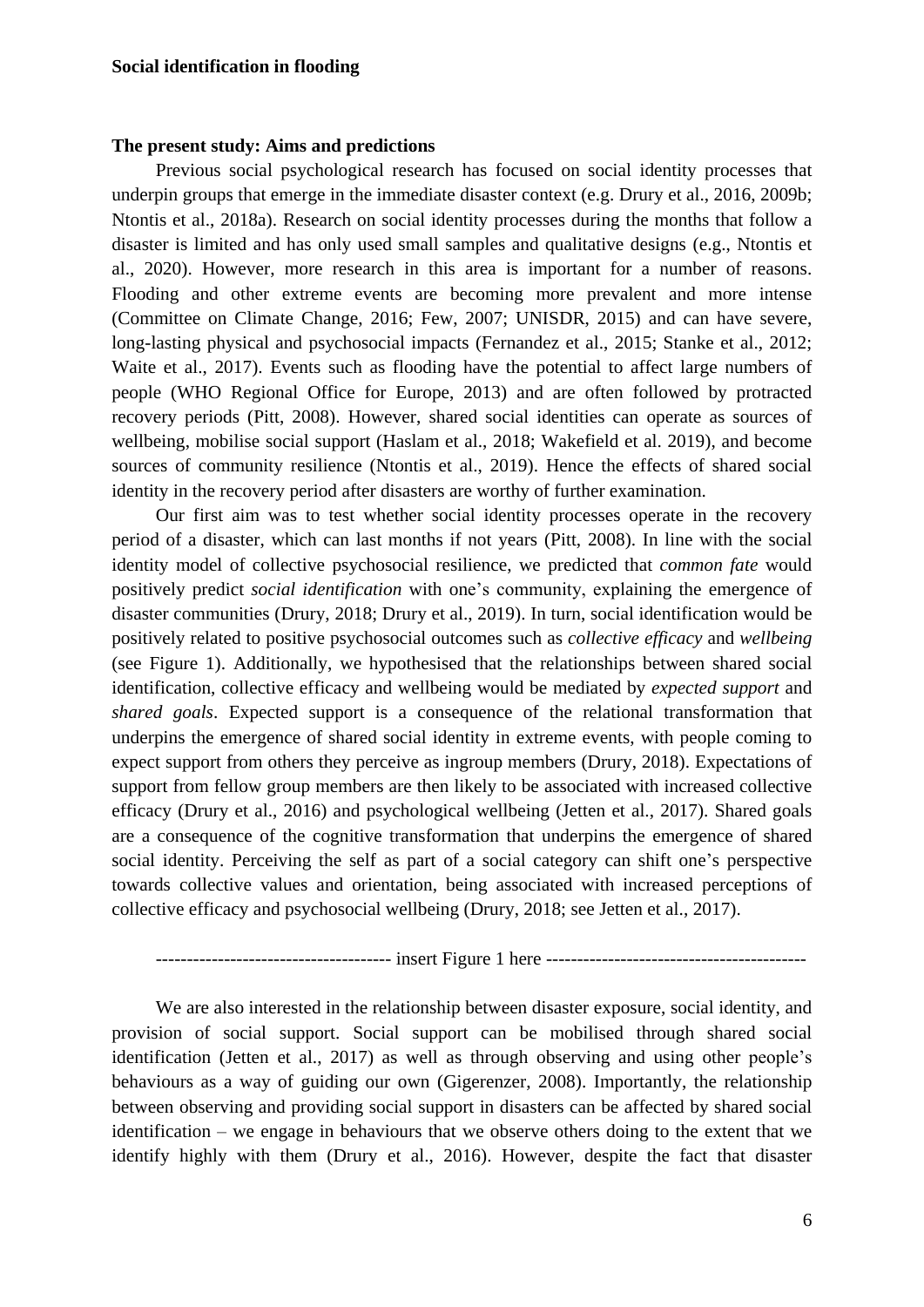exposure is positively associated with increases in people providing social support (Rao et al., 2011), how differential disaster exposure can affect the relationship between social identity and observing and providing social support has not been addressed. There are various types of disaster exposure. Bolin (1985) distinguishes between primary and secondary survivors – the former experience the impact of the disaster directly through immediate loss and psychosocial impacts, whereas the latter may live in the surrounding disaster area but might not have suffered the direct effects. Crucially, secondary survivors are not impervious to the impact of disasters. Unaffected but nevertheless disrupted residents, for instance, are at risk of experiencing anxiety and post traumatic stress disorder following flooding (Jermacane et al., 2018; Waite et al., 2017). Considering the differential impact of extreme events, we were interested in the relationship between observing and providing social support, as well as how it can vary based on structural factors such as disaster exposure (e.g., being flooded, indirectly affected, or completely unaffected) and shared social identification. Based on previous research, we hypothesised that there would be a positive relationship between observing and providing social support (Drury et al., 2016). Also, observing and providing social support would be moderated by social identification in that only those people who highly identified with the community would use other group members' behaviour to guide their own. A novel aspect of our study is the incorporation of disaster exposure in the aforementioned moderation. Social support in flooding can be provided to those affected by affected, indirectly affected, and unaffected residents (Ntontis et al., 2018a). Considering the above, we hypothesized that participants across the three exposure groups (flooded, indirectly affected, unaffected) would provide social support when they observed it, and *only when* shared social identity with the community was at mean or high levels.

#### **Method**

## **Background: The Floods in York, UK in 2015**

Between late December 2015 and early January 2016, the UK was severely hit by Storm Eva. The storm led to severe flooding in the wider area of York (NHS England North, 2015). Flood warnings for York were issued by the Environment Agency from December 23, and the city was hit on December 24. The rainfall was so intense that, on December 26, the water almost entered the control room of the River Foss barrier. The Environment Agency was forced to lift the floodgate to prevent loss of control over the barrier due to electrical damage, and that action resulted in the surrounding area being flooded. Around 350 houses and 157 businesses were reported as internally flooded, 250 residents were evacuated, and the local traveller community in York was also heavily affected. A multi-agency response was initiated by the City of York Council, York Water, the Environment Agency, Fire and Rescue Services, Mountain and Rescue teams, and North Yorkshire police (City of York Council, 2016). Many volunteers participated in the response, including 250 residents and 25 volunteer groups; they assisted in gathering and giving out donations, cleaning, and filling sandbags. The coordination was also enhanced through a Facebook group set up immediately after the floods. The group attracted around 15,000 members and became the basis for identifying people's specific needs and providing support. The City of York Council also provided some tax exemptions for the affected households and businesses after the event.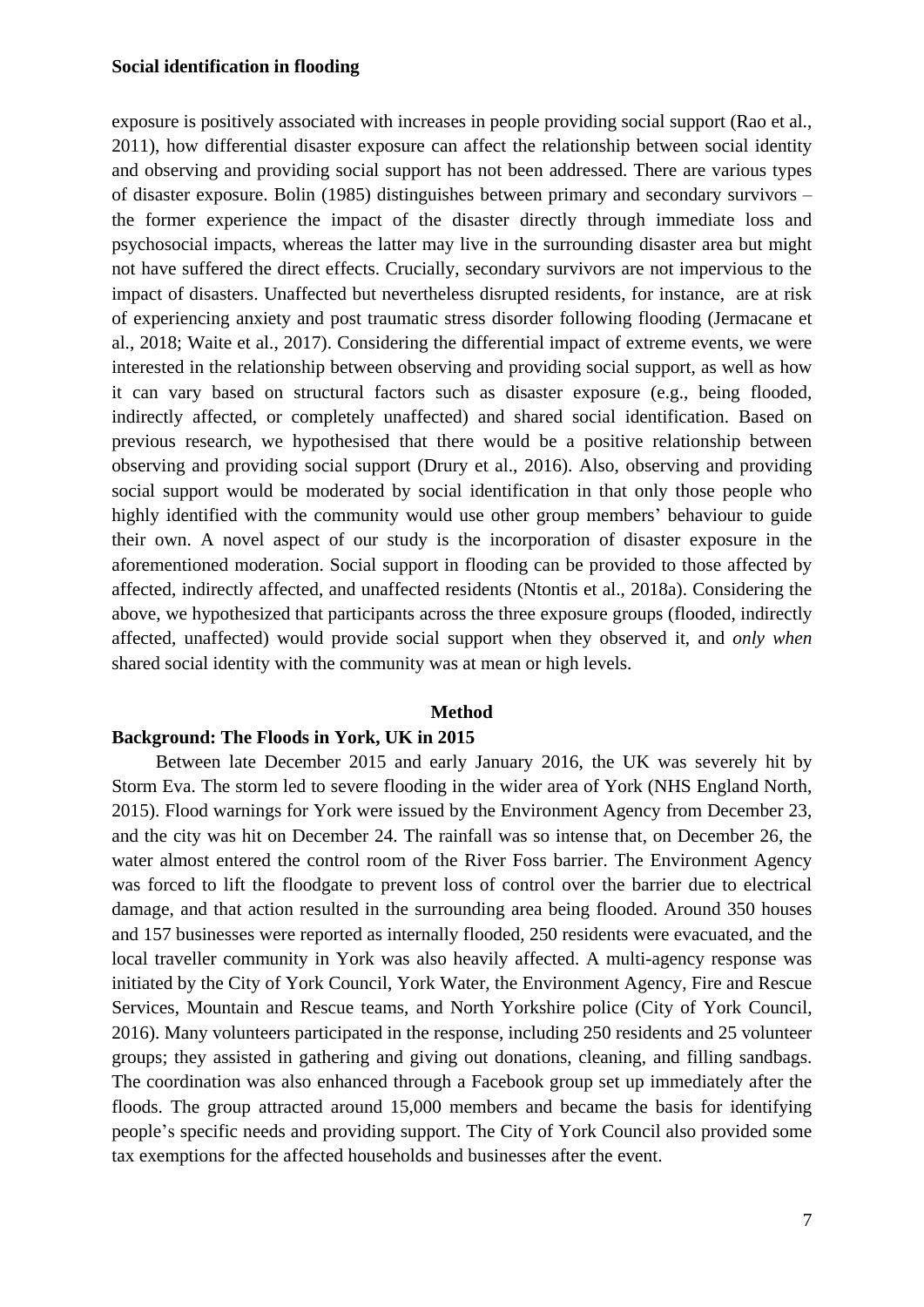In July 2017, 18 months after the floods (and between the second and third survey sessions of the present study), there were reports of affected residents seeking mental health support from Citizens Advice York, to cope with the flood damage (Yorkmix, 2017). The first author contacted the City of York Council and asked for information regarding the present situation. He was informed that evacuated residents returned to their households within 15 months after the incident, and that tax exemptions would be over by March 2018. He was also told that the Major Incident Response Team provided practical and mental health support for approximately 150 residents.

#### **Data collection process and participant details**

Ethical approval for the study was obtained from the Cross Schools Research Ethics Committee of the University of Sussex. Our target population was identified through a set of postcodes held by the, then, Department of Communities and Local Government (DCLG), and every postcode included at least one affected property. After obtaining the postcodes, the Extreme Events team of Public Health England extracted for us the addresses that corresponded to each postcode. Our final database consisted of 2,959 properties, some of which were affected during the 2015 floods. However, we learned that no record had been kept that listed only the affected households, so we decided to survey the occupants of all 2,959 properties. Each household received one envelope which contained two questionnaire surveys, one freepost return envelope, and an information sheet. A link was also included in the surveys and information sheet, through which participants could fill in the survey online.

The study consisted of three survey sessions. The first session was carried out in September 2016, almost eight months after the floods. Ideally, we would have sent out the questionnaires as close to the floods as possible. However, we decided not to do so, because we became aware (through personal communication with local people as well as multiple visits to the area) that many flooded residents had not yet returned to their houses. In the first session, we sent survey questionnaires to all 2,959 houses by Royal Mail. A one-page letter was mailed to the same addresses two weeks later reminding participants to fill in the paper survey. That communication also directed recipients to an online link as an alternative. The first questionnaire was fully completed by 217 respondents (7% response rate). The sample included 27 unaffected participants, 115 indirectly affected (who resided around the flooded area and faced minor disruption without water entering their houses), 70 people who had suffered flooding, and five whose flood status was not reported.

We conducted the second survey in April 2017, almost seven months after the first survey session and 15 months after the floods. We decided to change our sampling strategy for this second session to see whether the change would increase the response rate. The first author and an assistant visited all households included in DCLG's list of postcodes and delivered questionnaires door-to-door. Participants who were in their homes and who agreed to fill in the survey were informed that they could do so at their own pace, and a suitable day was agreed on when the researchers would pick up the questionnaires. If participants were not at home, the survey material was delivered through their letterboxes. The second survey was fully completed by 184 residents (6% response rate), 56 of whom had also completed the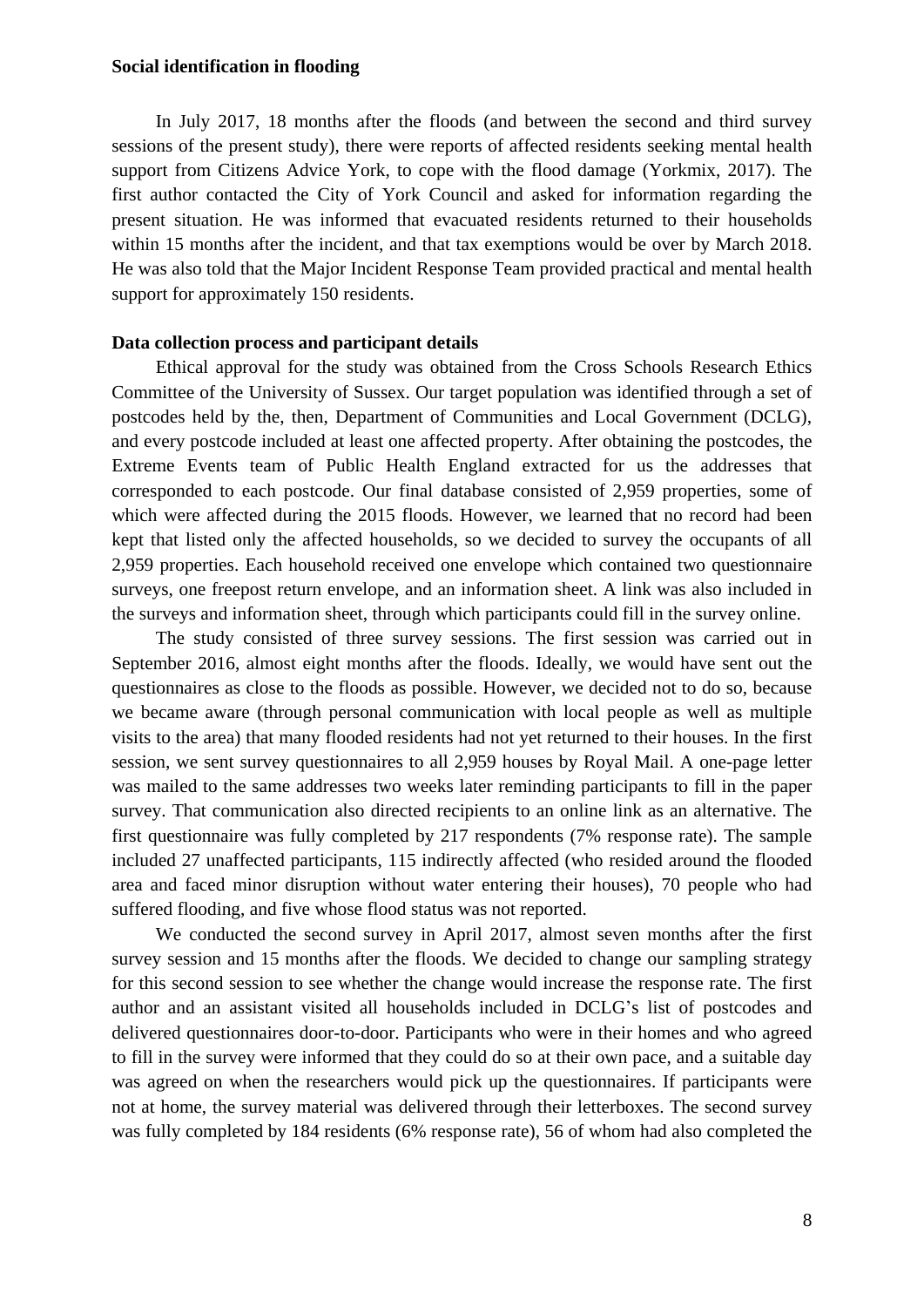first session. In total, 35 were unaffected, 82 were indirectly affected, and 62 were flooded. The flood status of five participants was unknown.

In the third session, we sent questionnaire surveys to all 2,959 households through the Royal Mail and a reminder letter two weeks later containing the online link for the survey. The third survey session was conducted in September-October 2017, almost 6 months after the second survey and 21 months after the floods. It was fully completed by 136 participants (4% response rate). Of these, 25 were unaffected, 73 were indirectly affected, 37 had experienced being flooded, and the flood status of 1 participant was unknown. Moreover, 50 participants had previously completed the survey at both sessions 1 and 2.

The survey was anonymous. Participants were only identified through a unique identifier consisting of participants and their parents' initials, followed by the number of their day of birth (e.g. XX-YY-ZZ-30), which we inserted on the first page of the questionnaires.

Prior to the analysis, we tested whether the three survey populations differed on demographic characteristics. Fisher's exact test to calculate the chi-squares for the distribution of demographic variables showed no difference in gender,  $\chi^2$  (2) = 0.01, *p* = .99, years of residence in the community  $\gamma$ 2 (6) = 9.56, *p* = .13, relationship status  $\gamma$ 2 (6) = 6.82, *p* = .30, flood insurance χ2 (6) = .6.94, *p* = .31, or education χ2 (8) = 2.49, *p* = .88 across the three samples.

#### **Measures**

We summarise the self-report measures included in the survey. Using an exploratory factor analysis, items loaded on a single factor for their respective scales.

#### *Flood status*

To measure participants' flood status we used an item that split participants into 3 categories: a) those who were unaffected by the floods; b) those who were indirectly affected and faced temporary disruption due to problems with gas, electricity and Internet or difficulty in moving around; and c) those who had water enter their house (Tempest, et al., 2017; Waite et al., 2017).

#### *Common fate*

Four items were used to assess participants' perceptions that everyone affected by the floods was in a similar position and faced similar problems during the floods (e.g., *"People affected by the flood are all in a similar situation*"). The items were based on those used in previous research (Drury, Brown, González, & Miranda, 2016; Drury, Cocking, & Reicher, 2009a, 2009b), and were measured on a 1 "*Disagree Strongly*" to 7 "*Agree Strongly*" Likert-type scale (Survey 1:  $\alpha$  = .91, Survey 2:  $\alpha$  = .91, Survey 3:  $\alpha$  = .91).

#### *Social identification*

We used four items adapted from Alnabulsi and Drury (2014) and Khan et al. (2015) to assess the extent to which participants identified with other members of their community, (e.g., "*I have a feeling of unity with other residents of the community"*)*,* which were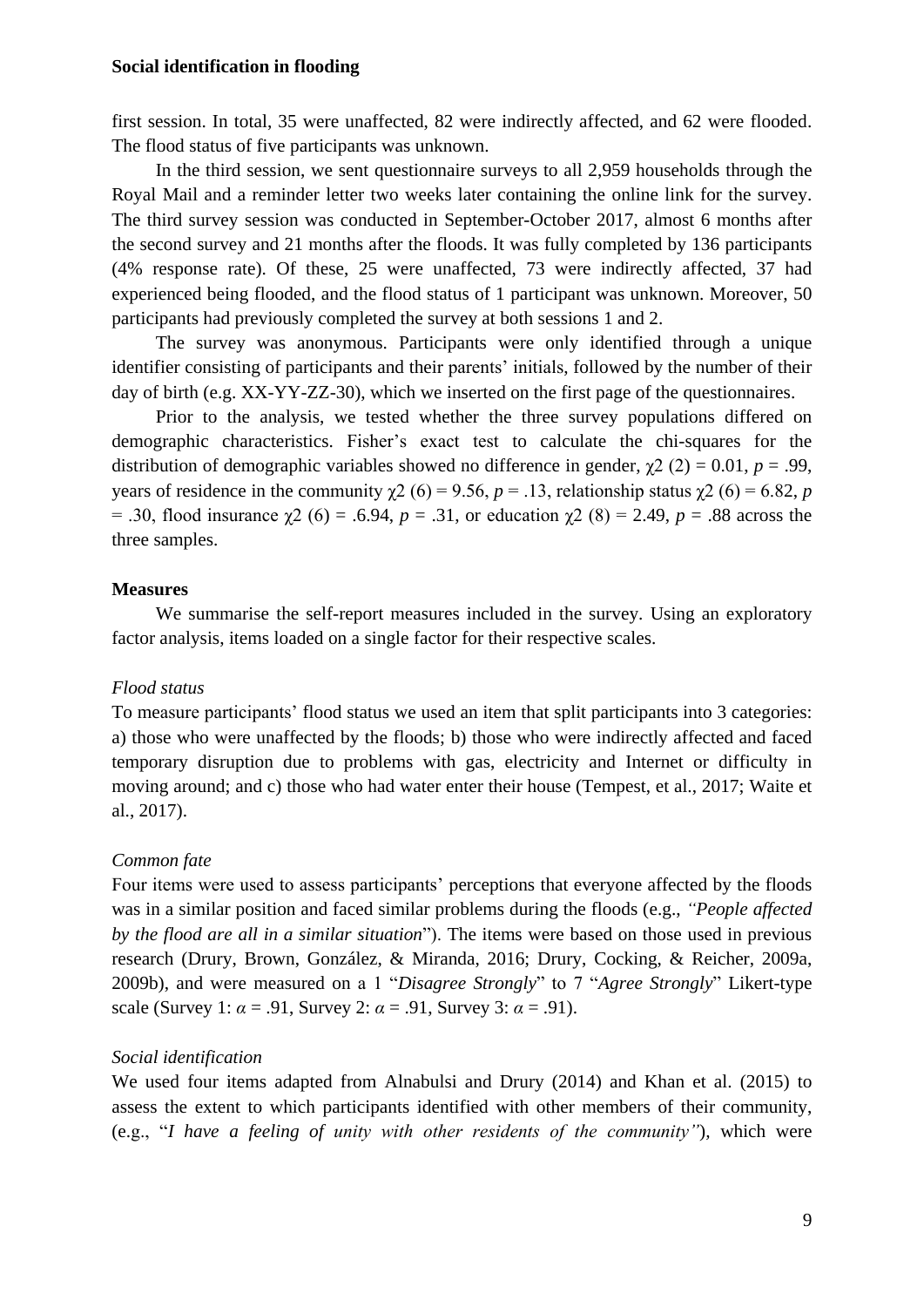measured on a 1 "*Disagree Strongly*" to 7 "*Agree Strongly*" Likert-type scale (Survey 1: *α* = .91, Survey 2: *α* = .93, Survey 3: *α* = .91).

# *Expected support*

We used three items to measure the extent to which participants expected support from other community members. One item was adapted from Alnabulsi and Drury (2014) (e.g., "*If I need help, other community members would support me*") and two were our elaborations through previous interview studies (e.g., "*I can count on members of my community to meet my needs if things go wrong", Members of my community will listen to my concerns if I talk to them*) (Ntontis et al., 2018a). The items were measured on a 1 "*Disagree Strongly*" to 7 "*Agree Strongly*" Likert-type scale (Survey 1:  $\alpha$  = .91, Survey 2:  $\alpha$  = .93, Survey 3:  $\alpha$  = .91).

# *Shared goals*

We used three items to assess the extent to which residents shared common goals and objectives in relation to the floods. The items were our own elaborations as well as being based on the research by Chow and Chan (2008) and the theoretical model suggested by Drury (2012; 2018) (e.g., "*Other community members and I share the same ambitions and vision for the recovery of the community from the flood damage*"). The items were measured on a 1 "*Disagree Strongly*" to 7 "*Agree Strongly*" Likert-type scale (Survey 1: *α* = .92, Survey 2:  $\alpha$  = .91, Survey 3:  $\alpha$  = .91).

# *Collective efficacy*

We used three items to measure the extent to which people felt they could deal collectively with the disaster. They were adapted from Drury et al. (2016) and van Zomeren, Spears, Fischer, & Leach (2004) (e.g., "*Together with other community members, we are able to change the situation*"). The items were measured on a 1 "*Disagree Strongly*" to 7 "*Agree Strongly*" Likert-type scale (Survey 1:  $\alpha$  = .82, Survey 2:  $\alpha$  = .85, Survey 3:  $\alpha$  = .87).

# *Observed collective support*

We used four items adapted from Drury et al. (2016) to measure how many times participants saw other people providing support in a coordinated way and asked them how many times they saw such behaviours occurring (e.g.,"*coordinate how help is provided*", "*assist in cleanups of properties and public areas*"). We used a 5-point scale consisting of the following responses: "*Never*", "*1 time*", "*2 times*", "*3 times*" and "*4 times or more*" (Survey 1:  $\alpha = .87$ , Survey 2:  $\alpha = .88$ , Survey 3:  $\alpha = .88$ ).

# *Provided collective support*

We used four items adapted to measure how many times participants provided support together with others. They were adapted from Drury et al. (2016) (e.g., "*assist in clean-ups of properties and public areas*"). We used a 5-point scale consisting of the following responses: "*Never*", "*1 time*", "2 *times*", "3 *times*" and "4 *times or more*" (Survey 1:  $\alpha$  = .78, Survey 2:  $\alpha$  $= .81$ , Survey 3:  $\alpha = .79$ ).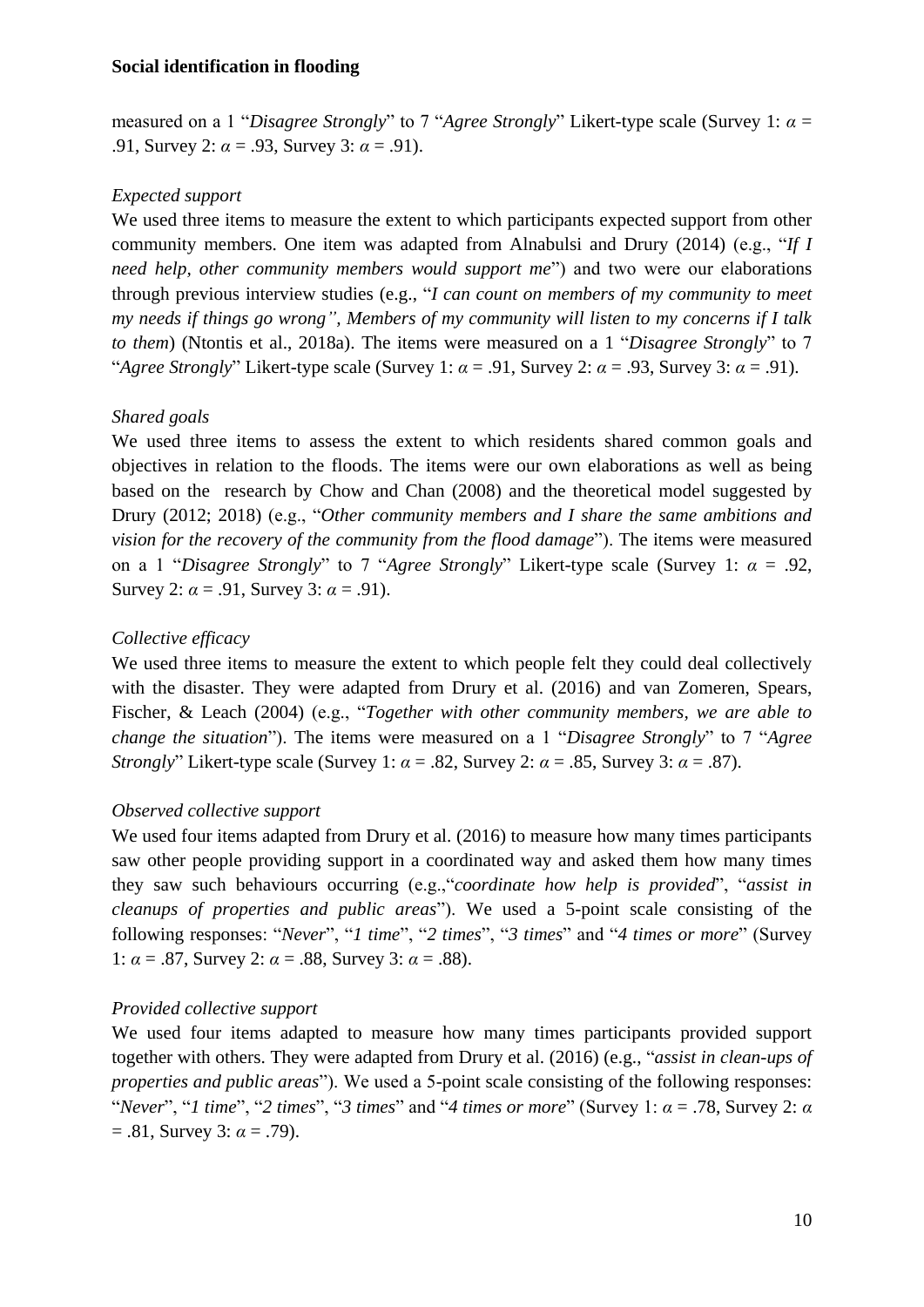#### *Psychosocial wellbeing*

1

We used the 8-item Flourishing Scale developed by Diener et al. (2010) to measure psychosocial wellbeing. It assesses participants' perceived success in areas including selfesteem, relationships, and optimism. The items were measured on a 1 "Disagree strongly" to 7 "Agree strongly" scale (Survey 1: *α* = .89, Survey 2: *α* = .92, Survey 3: *α* = .87).

#### **Data processing and analytical procedure**

Due to the low response rate in the first session and the high attrition rates and subsequent small number of repeated participants, we used a cross-sectional rather than longitudinal design. We removed from the databases for the three survey sessions those participants who appeared more than once. As a result, we removed from session 2 the participants who took part in session 1 and removed from session 3 the participants who appeared in session 1 and/or session 2, removing 106 participants in total. This procedure left us with a total sample of 431 participants – 217 participants for session 1, 128 participants for session 2, and 86 participants for session 3. Of those, 64 were unaffected, 203 were indirectly affected, and 153 were flooded (11 residents did not report their flood status).

To examine the antecedents and effects of social identification we carried out a path analysis using Mplus 6.12 (Muthén & Muthén, 2012) using the Maximum Likelihood Robust estimation method. In our analysis we controlled for the effects of survey sessions as well as for participants' flood status.

Our second analysis focused on whether social identification would moderate the relationship between observing and providing social support, as well as whether this moderation would vary based on participants' flood status. We used the PROCESS v3.4 macro (Model 3) in SPSS (Hayes, 2018) to run a moderated moderation analysis. All continuous variables were automatically centered with PROCESS and we used 5,000 bootstrap samples. Observing collective support was used as the independent variable, provided collective support as the dependent variable, social identification as the moderator of the relationship between the independent and dependent variables, and flood status as a multi-categorical moderator on social identification. Common fate and survey session were added as covariates in this model. We used the Helmert method (Hayes & Montoya, 2017) to code groups in our multi-categorical moderator<sup>1</sup>.

#### **Results**

First, we present the antecedents and effects of social identification on collective efficacy and wellbeing, followed by the roles of social identification and flood status as moderators of the relationship between observed and provided collective support. Table 1

<sup>&</sup>lt;sup>1</sup> We could have used a traditional dummy coding system whereby the non-flooded group would be used as a reference against which we could compare the flooded and indirectly affected groups respectively. However, this would only allow us to quantify differences between the non-flooded and flooded group and between the non-flooded and indirectly affected groups. The Helmert method allowed us to explore whether the moderating effect of social identification on the relationship between observing and providing social support would be affected by: a. having experienced any type of exposure to the flood (flooded and indirectly affected) vs. being completely unaffected; and b. being more severely flooded (vs. indirectly affected).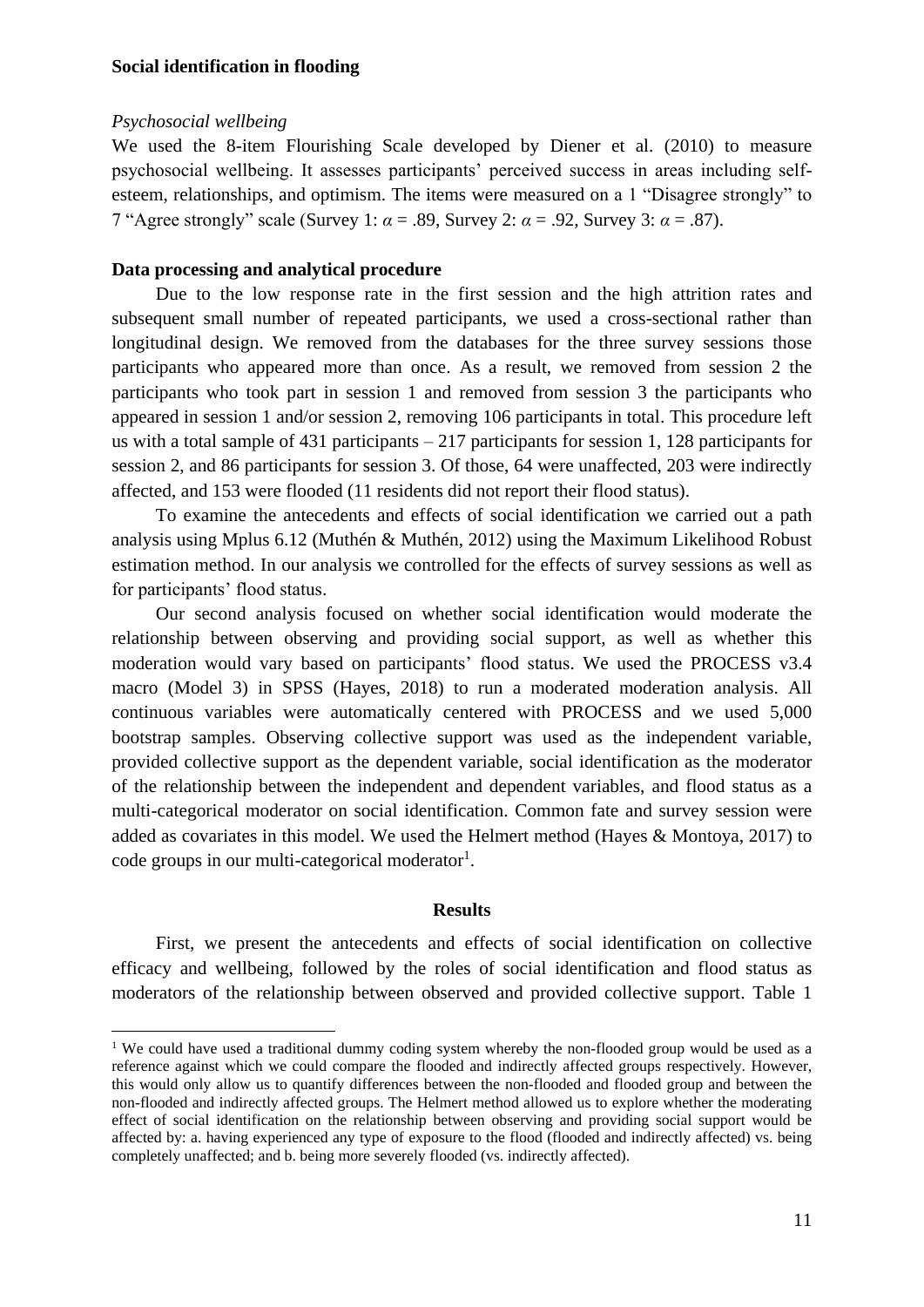contains the descriptive statistics and correlations of our combined cross-sectional sample. The tables show that the standard deviations for all items are different to zero, with an acceptable level of response variability. All correlations were in the predicted positive direction. There was a small to medium correlation between common fate and shared social identity that was smaller compared to previous studies (Drury et al. 2016). We expected this finding on the basis of the temporal distance from the extreme event. As in previous studies (Drury et al. 2016), there was a strong association between shared social identity and expected support and a medium correlation between shared social identity and collective efficacy. Shared social identity was also strongly correlated with shared goals and there was a weaker, albeit significant, correlation with wellbeing. As in previous research (Drury et al., 2016), the association between observed social support and providing social support was high and was higher than social identification and providing collective support.

----------------------------------------------Insert Table 1 here--------------------------------------------

# **Part 1: Antecedents of social identification and its effects on collective efficacy and psychosocial wellbeing**

The path model showed adequate levels of fit,  $\chi$ 2 (6) = 14.72, *p* = .020, CFI = 0.98; RMSEA = .059 [90% C.I.  $0.02 - 0.09$ ]; SRMR = .02. In line with our predictions, common fate was positively associated with social identification ( $\beta$  = .27, *p* < .001). Social identification positively predicted shared goals (β = .50, p < .001) and expected support (β = .62,  $p < .001$ ). Collective efficacy was predicted by both expected support ( $\beta = .30$ ,  $p < .001$ ) and shared goals ( $\beta$  = .18, *p* = .003). Psychosocial wellbeing was predicted by both expected support ( $\beta$  = .16, *p* = .007) and shared goals ( $\beta$  = .17, *p* = .002). Moreover, there was a significant indirect effect from common fate to collective efficacy ( $\beta$  = .07, *p* < .001) through both expected support (β = .05, p < .001) and shared goals (β = .02, p = .017). Similarly, there was an indirect effect from common fate to wellbeing ( $\beta = .05$ ,  $p = .001$ ) through both expected support ( $\beta$  = .02, *p* = .020) and shared goals ( $\beta$  = .02, p = .015). Social identification accounted for 8% ( $p = .002$ ), expected support for 39.1% ( $p < .001$ ), shared goals for 25.5%  $(p < .001)$ , collective efficacy for 18.9% ( $p < .001$ ), and psychosocial wellbeing for 8.7% ( $p =$ .008) of the variance in the model. The model is depicted in Figure 2.

------------------------------------------------Insert figure 2 here------------------------------------------

# **Part 2: Observed collective support as predictor of provided collective support, and the moderating roles of social identification and flood status**

We tested the moderating role of social identification on the relationship between observed collective and provided collective support, as well as the additional moderating role of participants' flood status. The results are presented in Table 2.

------------------------------------Insert table 2 here-----------------------------------------------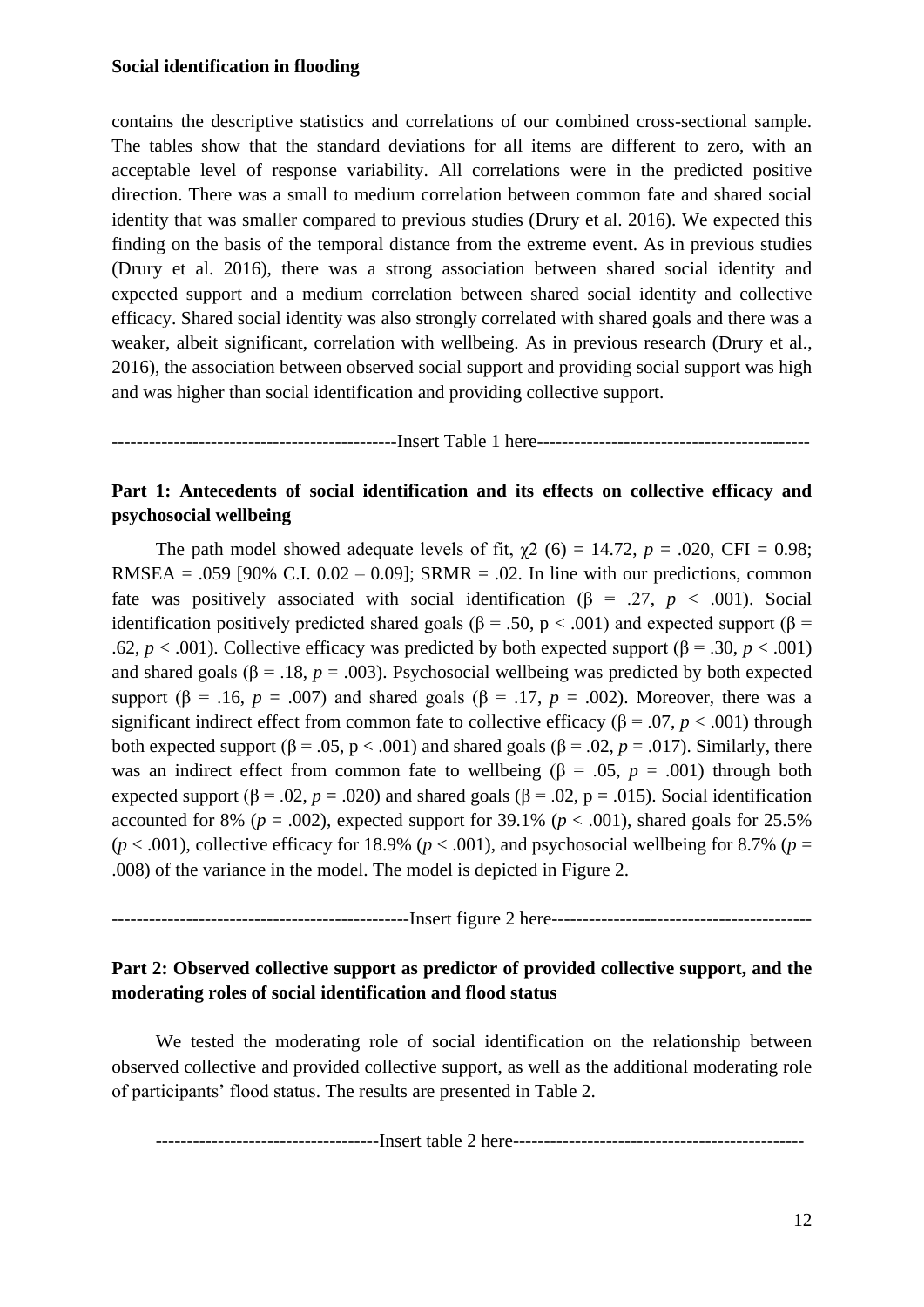Observing collective support was positively related to providing collective support ( $\beta$  = .29,  $p < .001$ ). Observing collective support was also a stronger predictor than social identification in the model, which did not operate as an independent predictor of providing collective support ( $\beta$  = .05,  $p = 113$ ). The difference in provision of collective support between residents who sustained some flood damage (indirectly affected and flooded) vs. those who were completely unaffected was marginally significant ( $\beta$  = .22, *p* = .053), but flooded participants reported providing more collective support compared to those indirectly affected ( $\beta$  = .14,  $p$  = .049). The interaction of observing collective support and social identification between unaffected residents vs. those with some level of exposure (indirectly affected and flooded) in providing collective support was not significant ( $\beta$  = -.08, *p* = .401). Common fate ( $\beta$  = .03, *p* = .070) and survey session ( $\beta$  = .06, *p* < .160) were not significant predictors of provided collective support in the model. However, when comparing whether social identification moderated the relationship between observing and providing collective support and whether this moderation varied across flooded and indirectly affected residents, the interaction was significant ( $\beta$  = -.17,  $p$  = .006). More specifically, shared social identification had an effect on the indirectly affected residents ( $\beta$  = .11,  $p$  = .018) but not the unaffected ( $\beta$  = .11,  $p = .250$ ) or flooded ( $\beta$  = -.06,  $p = .140$ ) residents. The interaction was further probed by performing a simple slopes analysis. We tested the conditional effects of social identification at three levels – one standard deviation below the mean, at the mean, and one standard deviation above the mean – while considering the simultaneous moderating effects of participants' flood status at three levels (unaffected, indirectly affected, flooded).

#### -------------------------------------Insert table 3 here-----------------------------------------------

Our results (see Table 3 and Figure 3) show that there was no interaction between observing collective support and social identification for unaffected residents. Their joining in collective supportive efforts when observing others doing so does not appear to be a function of low ( $\beta$  = .06,  $p$  = .478), mid, ( $\beta$  = .22,  $p$  = .095) or high ( $\beta$  = .38,  $p$  = .137) social identification with the community. However, there was an interaction between the two variables for those people who were indirectly affected. Collective support was more likely to be offered when they saw others providing collective support *as well as* being highly identified with the community. Thus, whereas low identifiers did not provide collective support when they observed it ( $\beta = .12$ ,  $p = .121$ ), indirectly affected residents at mean ( $\beta =$ .28,  $p < .001$ ) and high ( $\beta = .44$ ,  $p < .001$ ) levels of identification provided collective support when they saw others acting in the same manner. Contrary to our expectations, there was no interaction between observing collective support and social identification for flooded residents. People reported offering collective support when they observed it regardless of low (*β* = .45, *p* < .001), mean (*β* = .37, *p* < .001), or high (*β* = .28, *p* < .001) levels of identification with their community.

-----------------------------------------insert figure 3 here------------------------------------------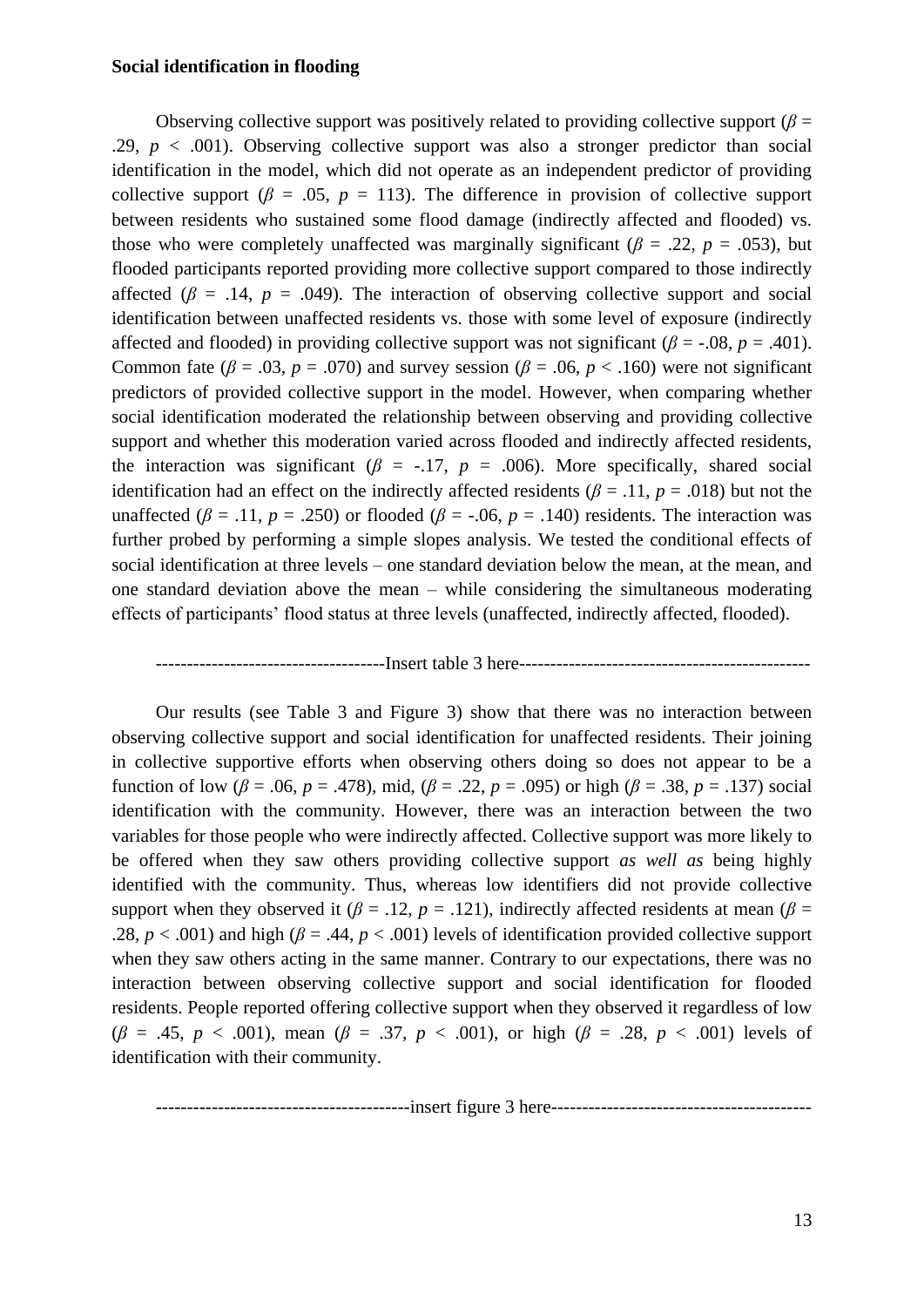#### **Discussion**

In disasters, communities can often emerge in absence of any pre-existing bonds among survivors (Fritz & Williams, 1957; Solnit, 2009. The emergence of collective behaviour and the mobilisation of solidarity and social support in absense of pre-existing bonds can be explained through social identification based on perceived common fate among survivors, with findings coming from a range of contexts including earthquakes, bombings and fires among others (see Drury, 2018; Drury et al., 2019). Empirical evidence shows that similar social identity processes also operate in flooding. Despite flooding often affecting geographically established communities, disaster communities can also emerge in the absense of pre-existing bonds (Ntontis et al., 2018a). However, communities are often defined in geographical terms (Norris et al., 2008), which is also reflected in official guidance documents (e.g., Cabinet Office, 2019). In our opinion, this neglects psychological communities that can emerge during disasters and operate over and above geographical boundaries (Ntontis et al., 2018b).

In this study, we explored whether social identity processes operate during the recovery period in the months that follow a disaster. Our analysis shows that the social identity principles may play a role, to some extent, in facilitating wellbeing and collective efficacy. Such effects operate through community members sharing goals and expecting support from fellow group members. Temporal distance from the disaster as well as participants' flood status had no effects in our first model, showing that, potentially, these processes can apply to the wider community (vs. just those people who were affected) and can extend beyond the immediate disaster context and well into the months and years that follow during the recovery period.

A novel aspect of our study is the exploration of whether social identity and disaster exposure interact in relation to people observing and providing social support. In other words, *who provides social support when they observe it, and does social identity matter*? Survivors can provide support when they observe others doing so, potentially due to inferring the presence of social norms related to people acting collectively to provide social support (Drury et al., 2016). Our analysis extends previous findings by showing that social identity can interact with disaster exposure in mobilising people to offer social support when they observe others doing so. For example, flooded participants provided collective support when they observed it regardless of their levels of social identification. Thus, for people directly affected by a disaster, other people's behaviour can become a source of influence in absence of a psychological group. The range of options for participants who are directly exposed to a disaster is rather limited and, perhaps, they are forced to engage in collective efforts when they observe others doing so, regardless of feelings of togetherness with others. Unaffected participants were not likely to provide social support when they observed it, regardless of their levels of social identification. But social identification played a key role in mobilising collective support when the latter was observed in the case of indirectly affected residents. We hypothesise that this occurs because indirectly affected residents are likely to reside close to the affected areas and are exposed to the impacts of the flood even if their own homes were not inundated. This gives them the opportunity to witness others providing support for people who are affected as well as opportunities to engage in the efforts made. Psychological factors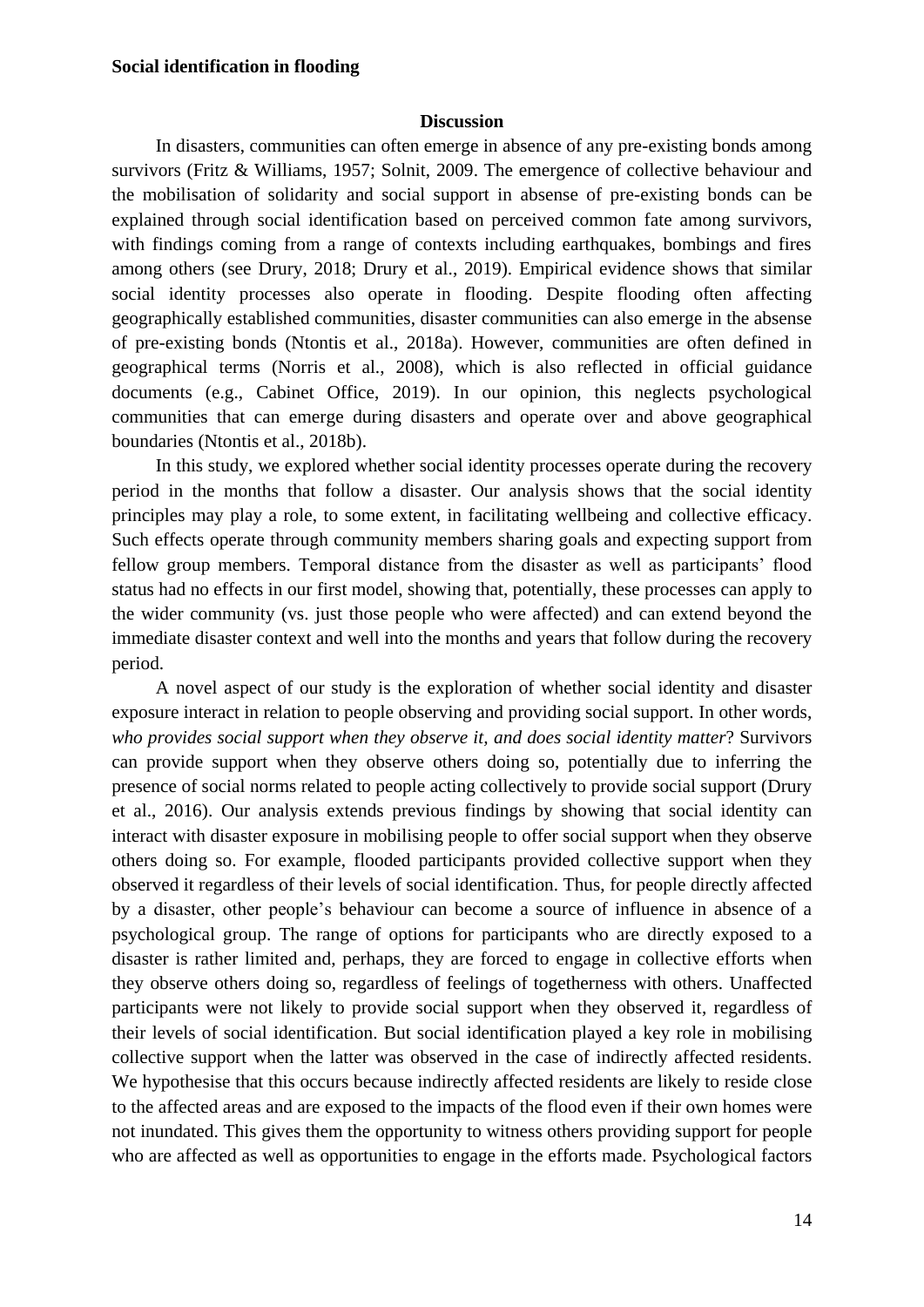such as high levels of social identification can have an effect when indirectly affected residents engage in behaviours that signify solidarity.

We carried out further analyses to rule out alternative explanations. Common fate could potentially explain differences in the relationship between observing and providing social support, so we controlled for its effects, but the variable was not a significant predictor. Thus, the relationship between observing and providing social support and exposure was not affected by perceptions of sharing a common fate with others but, more likely, due to psychological connectedness with the group. We also explored whether different predictors affected provision of social support for different exposure groups. However, multiple regression analyses showed that observing support was a stronger predictor of providing social support compared to shared social identification across all three exposure groups. Furthermore, shared social identification was a significant predictor of providing support only for indirectly affected residents but not for those flooded or indirectly affected. Thus, engagement in providing support was primarily driven by observing others giving support, with shared social identification only mobilising indirectly affected residents.

One limitation of this study is that it uses an aggregate sample that consists of three different cross-sectional surveys conducted at different timepoints during the months that followed the flood. In our analysis, we controlled for the different survey sessions, but future research should use large cross-sectional samples as well as replicate our results in prospective models. Time could also affect participants' memories and subsequently cause distortions in the data. Surveys were conducted between 8 and 21 months following the disaster, so it is possible that responses in the frequency of observed and provided support could be distorted. Also, people at higher levels of wellbeing potentially could have more positive recollections of social cohesion and support compared to people who have lower wellbeing, so future studies could collect observational data as well as self-reported measures as close to the disaster as possible. Another issue concerns the items used to measure social identification, which could reflect a pre-existing community identification. Future research should use items that specifically address social identification with the community both before and after the disaster, since they might be more useful in addressing the emergent nature of disaster groups. Our participants were also self-selected, which could have biased our sample towards including more community-oriented residents. The fact that our data shows variability shows that this might not be the case, but future research should use other types of data (e.g. census). Nevertheless, disasters are extremely difficult contexts to conduct empirical research on and we had to rely on opportunity sampling by testing two different methods of data collection. Finally, attachment to one's place and community can be important for wellbeing, disaster coping, and risk perception (Bonaiuto et al., 2016). Social identities in flooding can be sustained through commemorations and facilitate a sense of community belonging and attachment (Ntontis et al., 2020). We recommend further exploration of how prior place attachment might be related to social identity processes in the post-disaster period. Similarly, the relationship between community identification, place attachment, and support for flood defences (e.g., Clarke, 2018) is also worth exploring.

To conclude, we show that social identity processes operate in the months and years following a disaster and can contribute to the maintenance of psychological communities.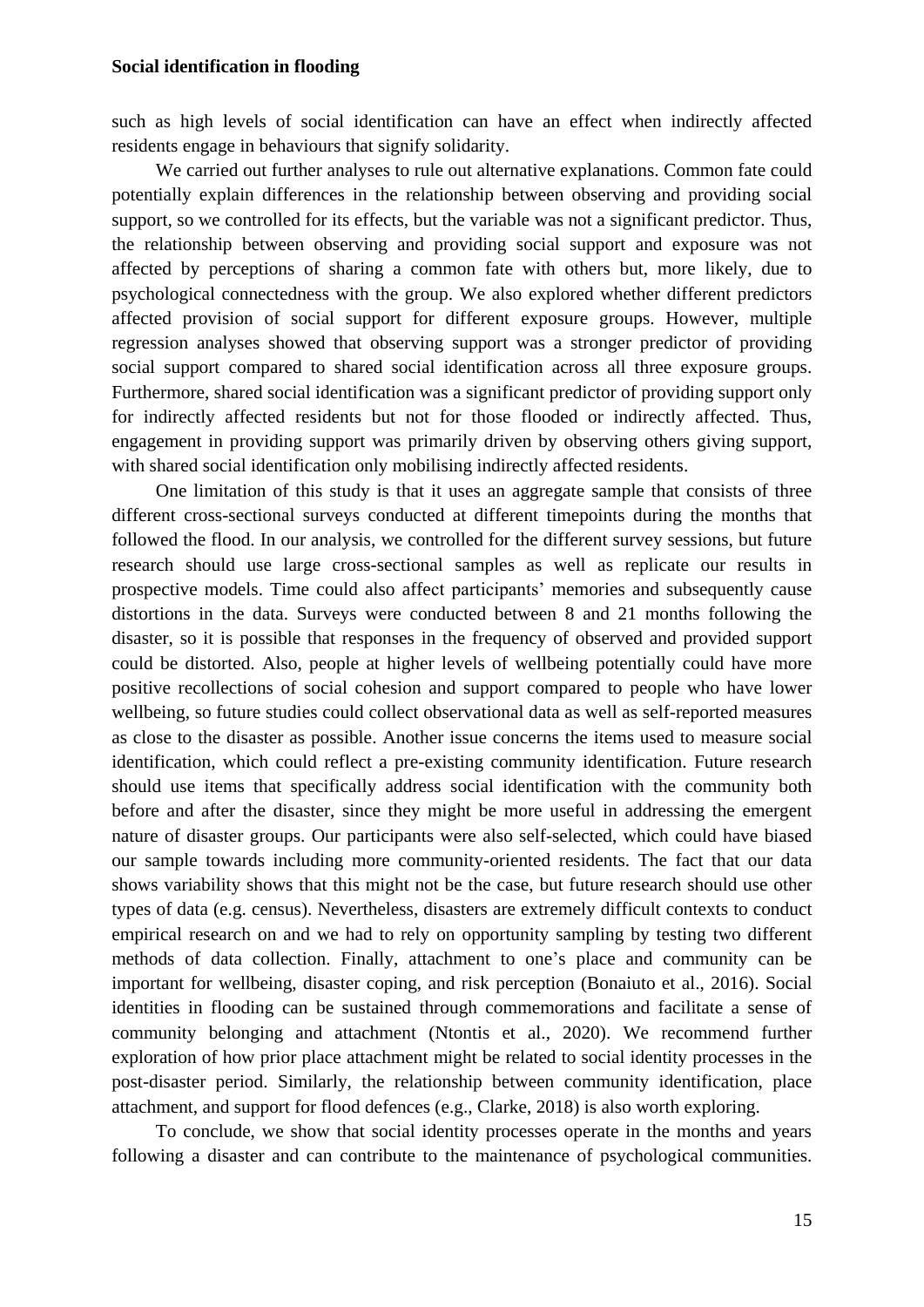Social identity operates through enhanced wellbeing, increases and collective efficacy and expectations of support, and the alignment of goals, all of which are crucial in recovering from the adverse effects of extreme events.

## **References**

- Alnabulsi, H., & Drury, J. (2014). Social identification moderates the effect of crowd density on safety at the Hajj. *Proceedings of the National Academy of Sciences of the United States of America*, *111*(25), 1–6. https://doi.org/10.1073/pnas.1404953111
- Barton, A. H. (1969). *Communities in disaster: A sociological analysis of collective stress situations.* New York: Doubleday.
- Bolin, R. (1985). Disaster characteristics and psychosocial impacts. In B. Sowder (Ed.), *Disasters and Mental Health: Selected Contemporary Perspectives.* (pp. 3–28). Rockville, MD: National Institute of Mental Health.
- Bonaiuto, M., Alves, S., De Dominicis, S. & Petruccelli, I. (2016). Place attachment and natural hazard risk: Research review and agenda*. Journal of Environmental Psychology, 48*, 33-53 http://dx.doi.org/10.1016/j.jenvp.2016.07.007.

Cabinet Office. (2019). *Community Resilience Development Framework*. Cabinet Office.

- Chow, W. S., & Chan, L. S. (2008). Social network, social trust and shared goals in organizational knowledge sharing. *Information and Management*, *45*(7), 458–465. https://doi.org/10.1016/j.im.2008.06.007
- City of York Council. (2016). *Floods in York - Key facts*. York, Yorkshire, UK.
- Clarke, D., Murphy, C. & Lorenzoni, I. (2018). Place attachment, disruption and transformative adaptation. *Journal of Environmental Psychology*, *55*, 81-89 https://doi.org/10.1016/j.jenvp.2017.12.006.
- Clarke, L. (2002). Panic: myth or reality? *Contexts*, *1*(3), 21–26. https://doi.org/10.1525/ctx.2002.1.3.21
- Coates, T. (2010). Conscious community : Belonging, identities and networks in local communities' response to flooding. PhD Thesis: Middlesex University.
- Committee on Climate Change. (2016). *UK Climate Change Risk Assessment 2017: Synthesis report: priorities for the next five years*. London.
- Costello, A., Abbas, M., Allen, A., Ball, S., Bell, S., Bellamy, R., … Patterson, C. (2009). Managing the health effects of climate change. *The Lancet*, *373*, 1693–1733. https://doi.org/10.1016/s0140-6736(09)60935-1
- Diener, E., Wirtz, D., Tov, W., Kim-Prieto, C., Choi, D. W., Oishi, S., & Biswas-Diener, R. (2010). New well-being measures: Short scales to assess flourishing and positive and negative feelings. *Social Indicators Research*, *97*(2), 143–156. https://doi.org/10.1007/s11205-009-9493-y
- Drury, J., Carter, H., Cocking, C., Ntontis, E., Guven, S. & Amlot, R. (2019). Facilitating collective resilience in the public in emergencies: Twelve recommendations based on the social identity approach. *Frontiers in Public Health*, *7*, 1–21. https://doi.org/https://doi.org/10.3389/fpubh.2019.00141
- Drury, J. (2012). Collective resilience in mass emergencies and disasters: A social identity model. In J. Jetten, C. Haslam, & S. A. Haslam (Eds.), *The Social Cure: Identity, Health and Well-Being* (pp. 195–215). Psychology Press.
- Drury, J. (2018). The role of social identity processes in mass emergency behaviour: An integrative review. *European Review of Social Psychology*, *29*(1), 1–53. https://doi.org/https://doi.org/10.1080/10463283.2018.1471948
- Drury, J., Brown, R., González, R., & Miranda, D. (2016). Emergent social identity and observing social support predict social support provided by survivors in a disaster: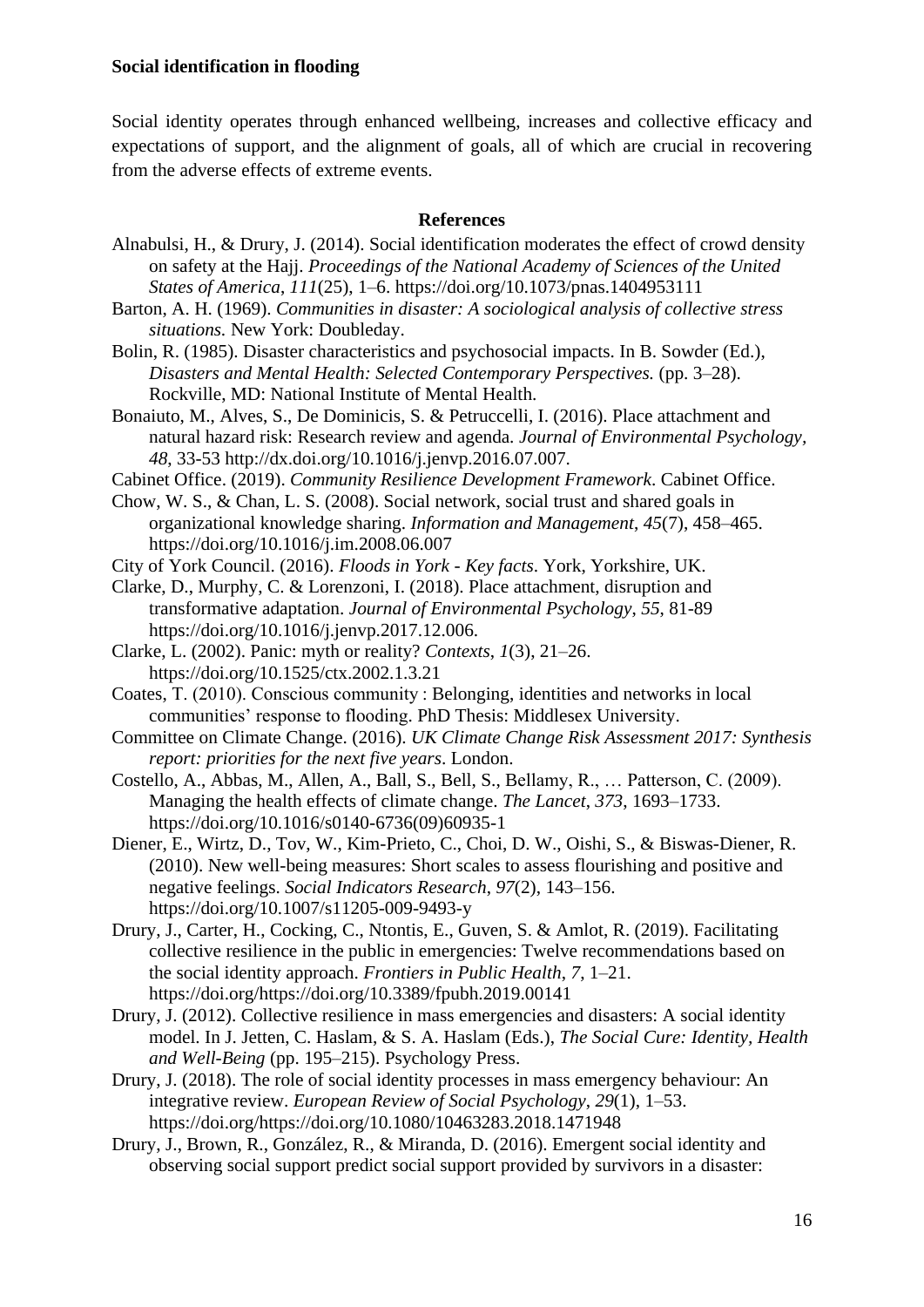solidarity in the 2010 Chile earthquake. *European Journal of Social Psychology*, *00*. https://doi.org/10.1002/ejsp.2146

- Drury, J, Cocking, C., & Reicher, S. D. (2009a). Everyone for themselves? A comparative study of crowd solidarity among emergency survivors. *British Journal of Social Psychology*, *48*(3), 487–506. https://doi.org/10.1348/014466608X357893
- Drury, J, Cocking, C., & Reicher, S. D. (2009b). The nature of collective resilience: Survivor Reactions to the 2005 London Bombings. *International Journal of Mass Emergencies and Disasters*, *27*(1), 66–95. https://doi.org/10.1007/s13398-014-0173-7.2
- Erikson, K. (1976). *Everything in Its Path: Destruction of Community in the Buffalo Creek*. New York: Touchstone.
- Fernandez, A., Black, J., Jones, M., Wilson, L., Salvador-Carulla, L., Astell-Burt, T., & Black, D. (2015). Flooding and mental health: A systematic mapping review. *PLoS ONE*, *10*(4), 1–20. https://doi.org/10.1371/journal.pone.0119929
- Few, R. (2007). Flood hazards, vulnerability and risk reduction. In R. Few & F. Matthies (Eds.), *Flood Hazards & Health: Responding to Present and Future Risks* (pp. 8–27). London & Sterling, VA: Earthscan.
- Forrest, S., Trell, E. & Woltjer, J. (2019). Civil society contributions to local level flood resilience: Before, during and after the 2015 Boxing Day floods in the Upper Calder Valley. *Transactions of the Institute of British Geographers*, *44*, 422– 436. https://doi.org/10.1111/tran.12279
- Fritz, C. (1965/1996). *Disasters and mental health: Therapeutic principles drawn from disaster studies. Historical and comparative disaster series* #10. University of Delaware: Disaster Research Center.
- Fritz, C., & Williams, H. (1957). The human being in disasters: A research perspective. *The ANNALS of the American Academy of Political and Social Science*, *309*(1), 42–51. https://doi.org/doi: 10.1177/000271625730900107
- Gigerenzer, G. (2008). Why heuristics work. *Perspectives on Psychological Science*. https://doi.org/10.1111/j.1745-6916.2008.00058.x
- Greene, G., Paranjothy, S., & Palmer, S. R. (2015). Resilience and vulnerability to the psychological harm from flooding: The role of social cohesion. *American Journal of Public Health*, *105*(9), 1792–1795. https://doi.org/10.2105/AJPH.2015.302709
- Haslam, C., & Haslam, S. (2019). Social sciences and health: A framework for building and strenghtening social connectedness. In R. Williams, V. Kemp, S. . Haslam, C. Haslam, K. Bhui, & S. Bailey (Eds.), *Social Scaffolding: Applying the lessons of contemporary social science to health and healthcare* (pp. 23–30). Cambridge: Cambridge University Press.
- Haslam, C., Jetten, J., Cruwys, T., Dingle, G. A., & Haslam, S. A. (2018). *The new psychology of health: Unlocking the social cure*. London: Routledge.
- Haslam, S., Jetten, J., Postmes, T., & Haslam, C. (2009). Social identity, health and well-being: an emerging agenda for applied psychology. *Applied Psychology*, 58(1), 1– 23. https://doi.org/doi: 10.1111/j.1464-0597.2008.00379.x
- Hayes, A. F., & Montoya, A. K. (2017). A Tutorial on testing, visualizing, and probing an interaction involving a multicategorical variable in linear regression analysis. *Communication Methods and Measures*, *11*(1), 1–30. https://doi.org/10.1080/19312458.2016.1271116
- Hayes, K., Blashki, G., Wiseman, J., Burke, S., & Reifels, L. (2018). Climate change and mental health: Risks, impacts and priority actions. *International Journal of Mental Health Systems*, *12*(1), 1–12. https://doi.org/10.1186/s13033-018-0210-6
- Jermacane, D., Waite, T. D., Beck, C. R., Bone, A., Amlôt, R., Reacher, M., Kovats, S., Armstrong, B., Leonardi, G., Rubin, J.G. & Oliver, I. (2018). The English National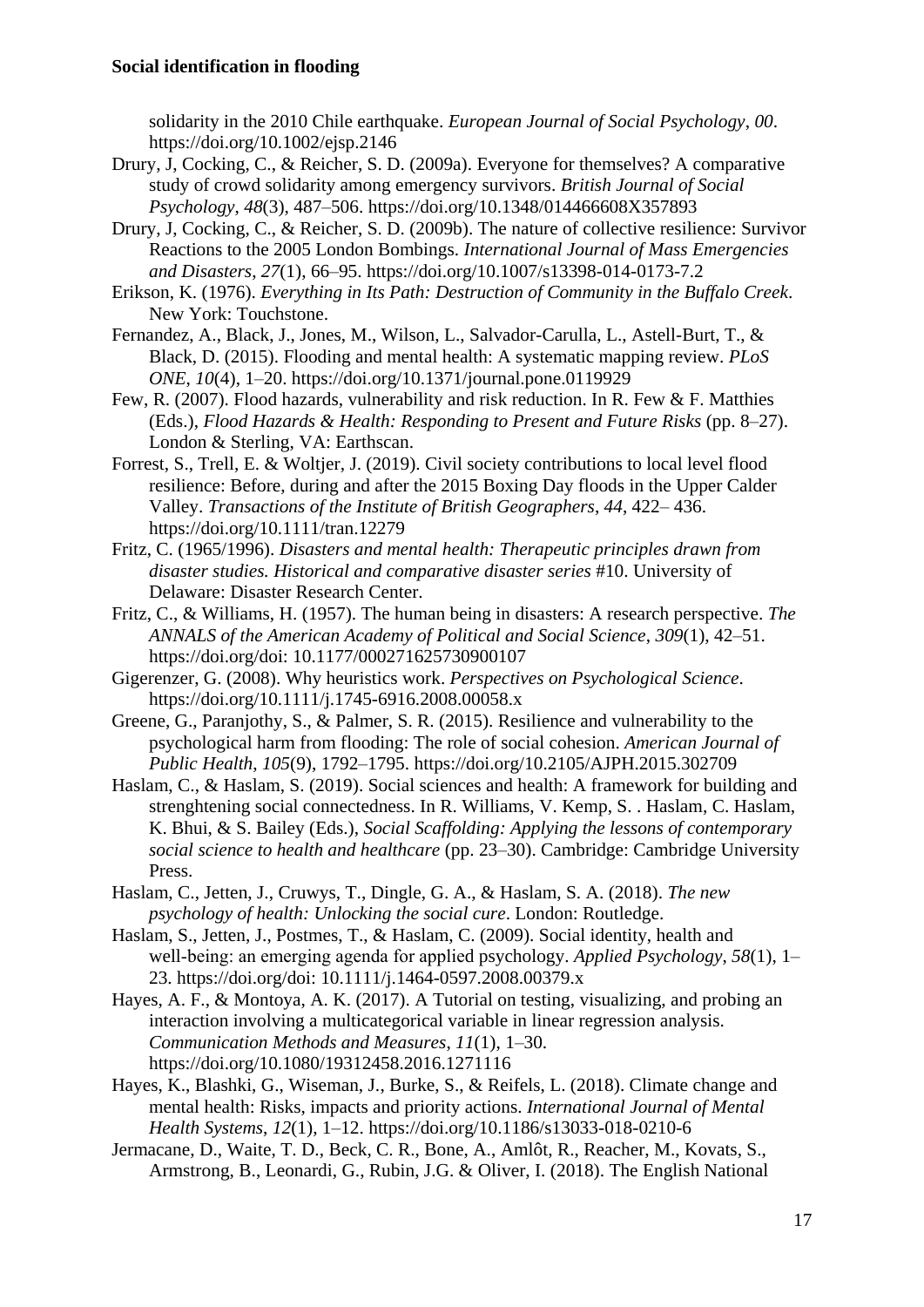Cohort Study of Flooding and Health: the change in the prevalence of psychological morbidity at year two. *BMC Public Health*. <https://doi.org/10.1186/s12889-018-5236-9>

- Jetten, J., Haslam, S. A., Cruwys, T., Greenaway, K. H., Haslam, C., & Steffens, N. K. (2017). Advancing the social identity approach to health and well-being: Progressing the social cure research agenda. *European Journal of Social Psychology*, *47*(7), 789–802. https://doi.org/10.1002/ejsp.2333
- Jetten, J., Haslam, C., Haslam, S. A., Dingle, G., & Jones, J. M. (2014). How groups affect our health and well-being: The path from theory to policy. *Social Issues and Policy Review*, *8*(1). https://doi.org/10.1111/sipr.12003
- Kaniasty, K, & Norris, F. (1993). A test of the social support deterioration model in the context of natural disaster. *Journal of Personality and Social Psychology*, *64*(3), 395– 408. https://doi.org/10.1037/0022-3514.64.3.395
- Kaniasty, K. (2012). Predicting social psychological well-being following trauma: The role of postdisaster social support. *Psychological Trauma: Theory, Research, Practice, and Policy*, *4*(1), 22–33. https://doi.org/10.1037/a0021412
- Kaniasty, K. (2020). Social support, interpersonal, and community dynamics following disasters caused by natural hazards. *Current Opinion in Psychology*, *32*, 105–109. https://doi.org/10.1016/j.copsyc.2019.07.026
- Kaniasty, K. & Norris, F. (1999). The experience of disaster: individuals and communities sharing trauma. In R. Gist & B. Lubin (Eds.), *Response to Disaster: Psychosocial, Community, and Ecological Approaches* (pp. 25–62). London: Bruner/Mazel. https://doi.org/http://dx.doi.org/10.1016/S0022-3999%2802%2900418-X
- Khan, S., Hopkins, N., Reicher, S., Tewari, S., Srinivasan, N., & Stevenson, C. (2015). Shared identity predicts enhanced health at a mass gathering. *Group Processes & Intergroup Relations*, *18*(4), 504–522. https://doi.org/10.1177/1368430214556703
- Levine, M., Prosser, A., Evans, D., & Reicher, S. (2005). Identity and emergency intervention: How social group membership and inclusiveness of group boundaries shape helping behavior. *Personality and Social Psychology Bulletin*, *31*(4), 443–453. https://doi.org/10.1177/0146167204271651
- Maki, A., Dwyer, P. C., Blazek, S., Snyder, M., González, R., & Lay, S. (2019). Responding to natural disasters: Examining identity and prosociality in the context of a major earthquake. *British Journal of Social Psychology*, *58*(1), 66–87. <https://doi.org/10.1111/bjso.12281>
- Medd, W., Walker, G., Mort, M. & Watshon, N. (2010). *Flood, vulnerability and resilience: a real-time study of local recovery following the floods of June 2007 in Hull, 2007-2009 ESRC End of Award Report, RES-177-25-0004*. ESRC.
- McMichael, A. J., Berry, H. L., & Butler, C. (2014). IPCC Impacts report: Staring into the abyss. [Commentary]. *World Nutrition*, *5*(5), 432–435.
- Muldoon, O. T., Acharya, K., Jay, S., Adhikari, K., Pettigrew, J., & Lowe, R. D. (2017). Community identity and collective efficacy: A social cure for traumatic stress in postearthquake Nepal. *European Journal of Social Psychology*, *47*(7), 904–915. https://doi.org/10.1002/ejsp.2330
- Muthén, L., & Muthén, B. (2012). *Mplus user's guide*. *CA: Muthén & Muthén* (7th ed.). Los Angeles: CA: Muthén & Muthén.
- Neville, F. G., & Reicher, S. D. (2018). Crowds, social identities and the shaping of everyday social relations. In C. Hewer & E. Lyons (Eds.), *Political psychology: A social psychological approach* (pp. 231–252). Wiley-Blackwell.
- NHS England North. (2015). *NHS-wide debrief - Flooding in Yorkshire - Boxing Day 2015 and response*. Yorkshire & the Humber.
- Norris, F., Perilla, J., Riad, J., Kaniasty, K., & Lavizzo, E. (1999). Stability and change in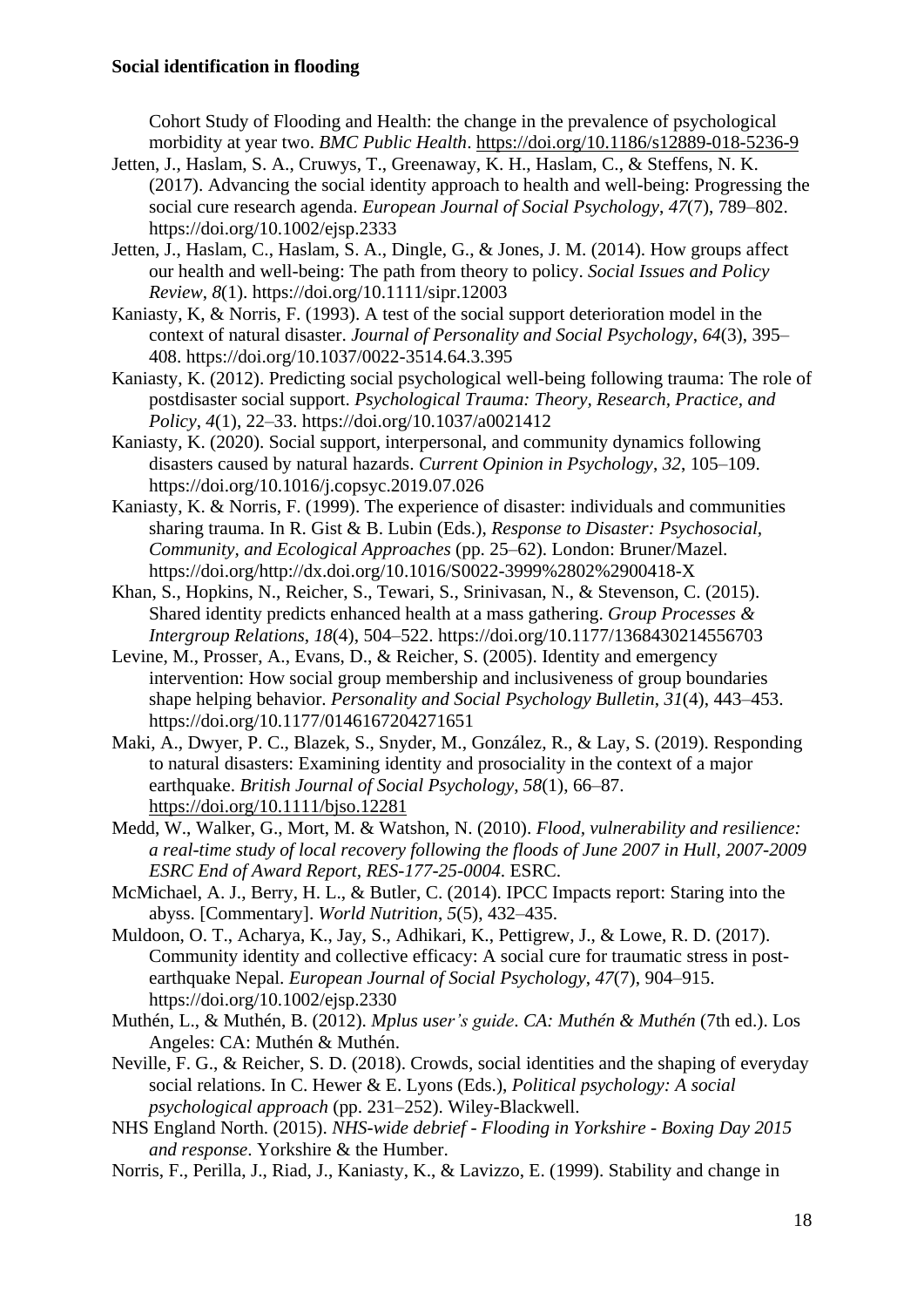stress, resources, and psychological distress following natural disaster: Findings from hurricane Andrew. *Anxiety, Stress, & Coping: An International Journal*, *12*(4), 363–396. https://doi.org/10.1080/10615809908249317

- Norris, F. H., & Kaniasty, K. (1996). Received and perceived social support in times of stress: a test of the social support deterioration deterrence model. *Journal of Personality and Social Psychology*, *71*(3), 498–511. https://doi.org/10.1037/0022-3514.71.3.498
- Norris, F. H., Stevens, S. P., Pfefferbaum, B., Wyche, K. F., & Pfefferbaum, R. L. (2008). Community resilience as a metaphor, theory, set of capacities, and strategy for disaster readiness. *American Journal of Community Psychology*, *41*(1–2), 127–150. https://doi.org/10.1007/s10464-007-9156-6
- Norris, F. H. (2002). Disasters in urban context. *Journal of Urban Health: Bulletin of the NewYork Academy of Medicine*, *79*(3), 308–314.
- Ntontis, E. (2018). *Group processes in community responses to flooding: Implications for resilience and wellbeing*. University of Sussex. Retrieved from http://sro.sussex.ac.uk/id/eprint/79752/
- Ntontis, E., Drury, J., Amlôt, R., Rubin, G. J., & Williams, R. (2018a). Emergent social identities in floods: Implications for community psychosocial resilience. *Journal of Community and Applied Social Psychology*, *28*(1), 3–14. https://doi.org/10.1002/casp.2329
- Ntontis, E., Drury, J., Amlôt, R., Rubin, G. J., & Williams, R. (2018b). Community resilience and flooding in UK guidance: a review of concepts, definitions, and their implications. *Journal of Contingencies and Crisis Management*, *27*(1), 2–13. https://doi.org/10.0000/1468-5973.12223
- Ntontis, E., Drury, J., Amlôt, R., Rubin, G. J., & Williams, R. (2019). What lies beyond social capital? The role of social psychology in building community resilience to climate change. *Traumatology*. https://doi.org/10.1037/trm0000221
- Ntontis, E., Drury, J., Amlôt, R., Rubin, G. J., & Williams, R. (2020). Endurance or decline of emergent groups following a flood disaster: Implications for community resilience. *International Journal of Disaster Risk Reduction*, *45*. https://doi.org/10.1016/j.ijdrr.2020.101493

Pitt, M. (2008). *Learning lessons from the 2007 floods*. Cabinet Office: London

- Quarantelli, E. L. (1999). *Disaster related social behavior: Summary of 50 years of research findings*.
- Rao, L. L., Han, R., Ren, X. P., Bai, X. W., Zheng, R., Liu, H., Wang, Z.J., Li, J. Z., Zhang, K. & Li, S. (2011). Disadvantage and prosocial behavior: The effects of the Wenchuan earthquake. *Evolution and Human Behavior*, *32*(1), 63–69. https://doi.org/10.1016/j.evolhumbehav.2010.07.002
- Reicher, S. D. (1996). "The Battle of Westminster": Developing the social identity model of crowd behaviour in order to explain the initiation and development of collective conflict. *European Journal of Social Psychology*, *26*, 115–134.
- [https://doi.org/10.1002/\(SICI\)1099-0992\(199601\)26:1<115::AID-EJSP740>3.0.CO;2-Z](https://doi.org/10.1002/(SICI)1099-0992(199601)26:1%3c115::AID-EJSP740%3e3.0.CO;2-Z) Scannell, L. & Gifford, R. (2017). The experienced psychological benefits of place attachment. *Journal of Environmental Psychology*, *51*, 256-269, [https://doi.org/10.1016/j.jenvp.2017.04.001.](https://doi.org/10.1016/j.jenvp.2017.04.001)
- Solnit, R. (2009). *A paradise built in hell: The extraordinary communities that arise in disaster*. Penguin Books.
- Stanke, C., Murray, V., Amlôt, R., Nurse, J., & Williams, R. (2012). The effects of flooding on mental health : Outcomes and recommendations from a review of the literature. *PLOS Currents Disasters*, *1*, 1–18. https://doi.org/10.1371/4f9f1fa9c3cae.
- Tempest, E. L., English National Study on Flooding and Health Study Group, Carter, B.,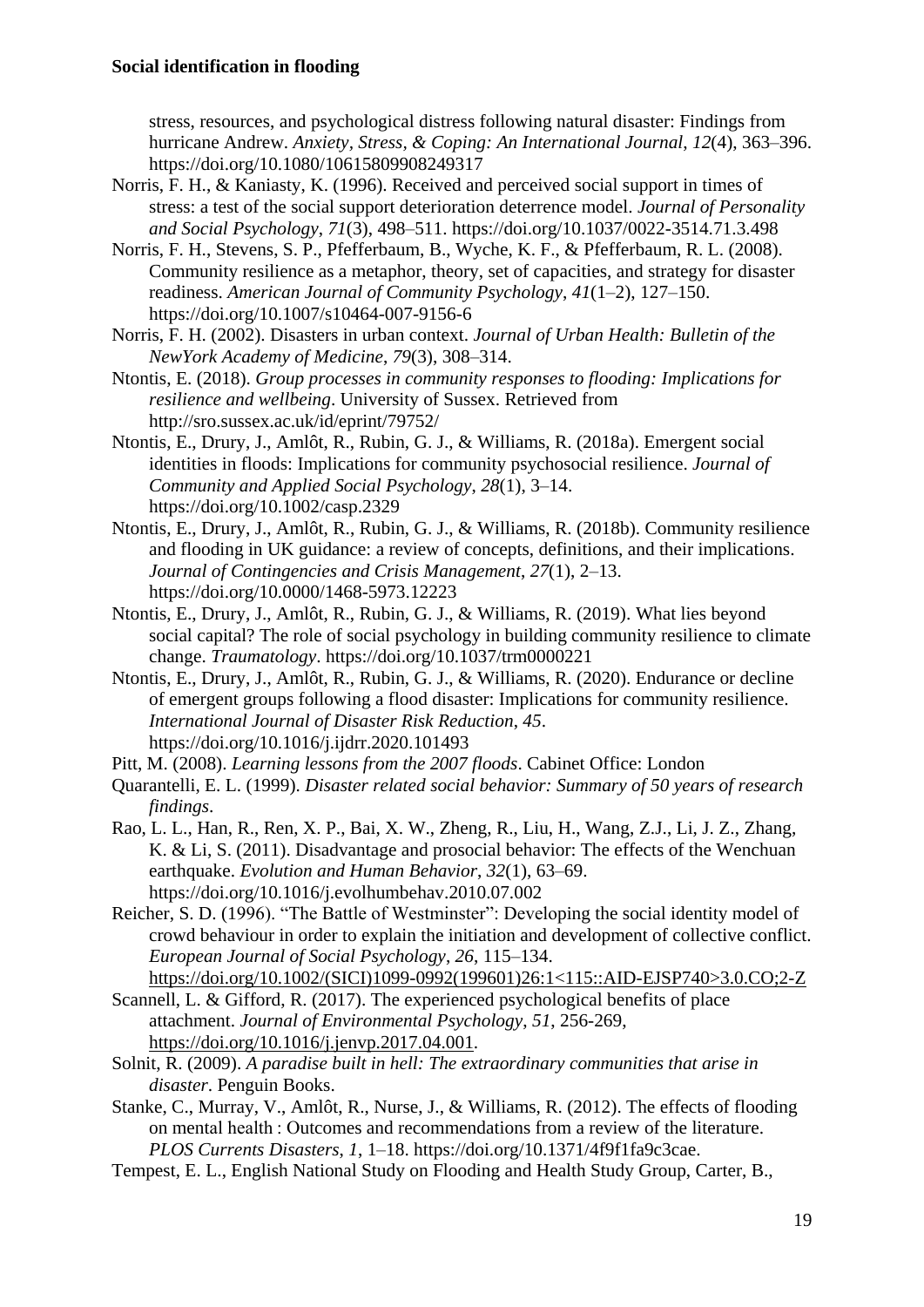Beck, C. R., & Rubin, G. J. (2017). Secondary stressors are associated with probable psychological morbidity after flooding: a cross-sectional analysis. *European Journal of Public Health*, 1–6. https://doi.org/https://doi.org/10.1093/eurpub/ckx182

- Turner, J. C., Hogg, M. A., Oakes, P. J., Reicher, S., & Wetherell, M. (1987). *Rediscovering the social group: A self-categorisation theory.* Oxford: Blackwell.
- Turner, J. C. (1985). Social categorization and the self-concept: A social cognitive theory of group behaviour. In E. J. Lawler (Ed.), *Advances in group processes: Theory and research* (pp. 77–122). Greenwich, CT: JAI Press.
- Turner, J. C. (1982). Towards a cognitive redefinition of the social group. In H. Tajfel (Ed.), *Social identity and intergroup relations* (pp. 15–40). Cambridge, UK: Cambridge University Press.
- UNISDR. (2015). *Sendai Framework for Disaster Risk Reduction 2015 - 2030*. Geneva, Switzerland. https://doi.org/A/CONF.224/CRP.1
- van Zomeren, M., Spears, R., Fischer, A. H., & Leach, C. W. (2004). Put your money where your mouth is! Explaining collective action tendencies through group-based anger and group efficacy. *Journal of Personality and Social Psychology*, *87*(5), 649–664. https://doi.org/10.1037/0022-3514.87.5.649
- Vardy, T., & Atkinson, Q. D. (2019). Property damage and exposure to other people in distress differentially predict prosocial behavior after a natural disaster. *Psychological Science*, *30*(4), 563–575. https://doi.org/10.1177/0956797619826972
- Vollhardt, J. R., & Staub, E. (2011). Inclusive altruism born of suffering: The relationship between adversity and prosocial attitudes and behavior toward disadvantaged outgroups. *American Journal of Orthopsychiatry*, *81*(3), 307–315. https://doi.org/10.1111/j.1939- 0025.2011.01099.x
- Vollhardt, J.R. (2009). Altruism born of suffering and prosocial behavior following adverse life events: A review and conceptualization. *Social Justice Research*, *22*(1), 53–97. https://doi.org/10.1007/s11211-009-0088-1
- Waite, T. D., Chaintarli, K., Beck, C. R., Bone, A., Amlôt, R., Kovats, S., Reacher, M., Armstrong, B., Leonardi, G., Rubin, G. J. & Oliver, I. (2017). The English national cohort study of flooding and health: cross-sectional analysis of mental health outcomes at year one. *BMC Public Health*, *17*(1), 129. https://doi.org/10.1186/s12889-016-4000-2
- Wakefield, J. R. H., Bowe, M., Kellezi, B., McNamara, N., & Stevenson, C. (2019). When groups help and when groups harm: Origins, developments, and future directions of the "Social Cure" perspective of group dynamics. *Social and Personality Psychology Compass*, *13*(3), 1–13. https://doi.org/10.1111/spc3.12440
- WHO Regional Office for Europe. (2013). *Floods in the WHO European region: Health effects and their prevention*. (B. Menne & V. Murray, Eds.). WHO Regional Office for Europe.
- World Health Organization and Public Health Engand. (2017). *Health emergency and disaster risk management: Mental health and psychosocial support*.
- YorkMix. (2017). *York flood victims seek counselling after 'emotional impact' hits home/ YorkMix*. Retrieved August 1, 2017, from [https://www.yorkmix.com/community](https://www.yorkmix.com/community-news/york-flood-victims-seek-counselling-emotional-impact-hits-home/)[news/york-flood-victims-seek-counselling-emotional-impact-hits-home/.](https://www.yorkmix.com/community-news/york-flood-victims-seek-counselling-emotional-impact-hits-home/) Last accessed: 30/9/2020.
- Zagefka, H., & James, T. (2015). The psychology of sharitable donations to disaster victims and beyond. *Social Issues and Policy Review*, *9*(1), 155–192. https://doi.org/10.1111/sipr.12013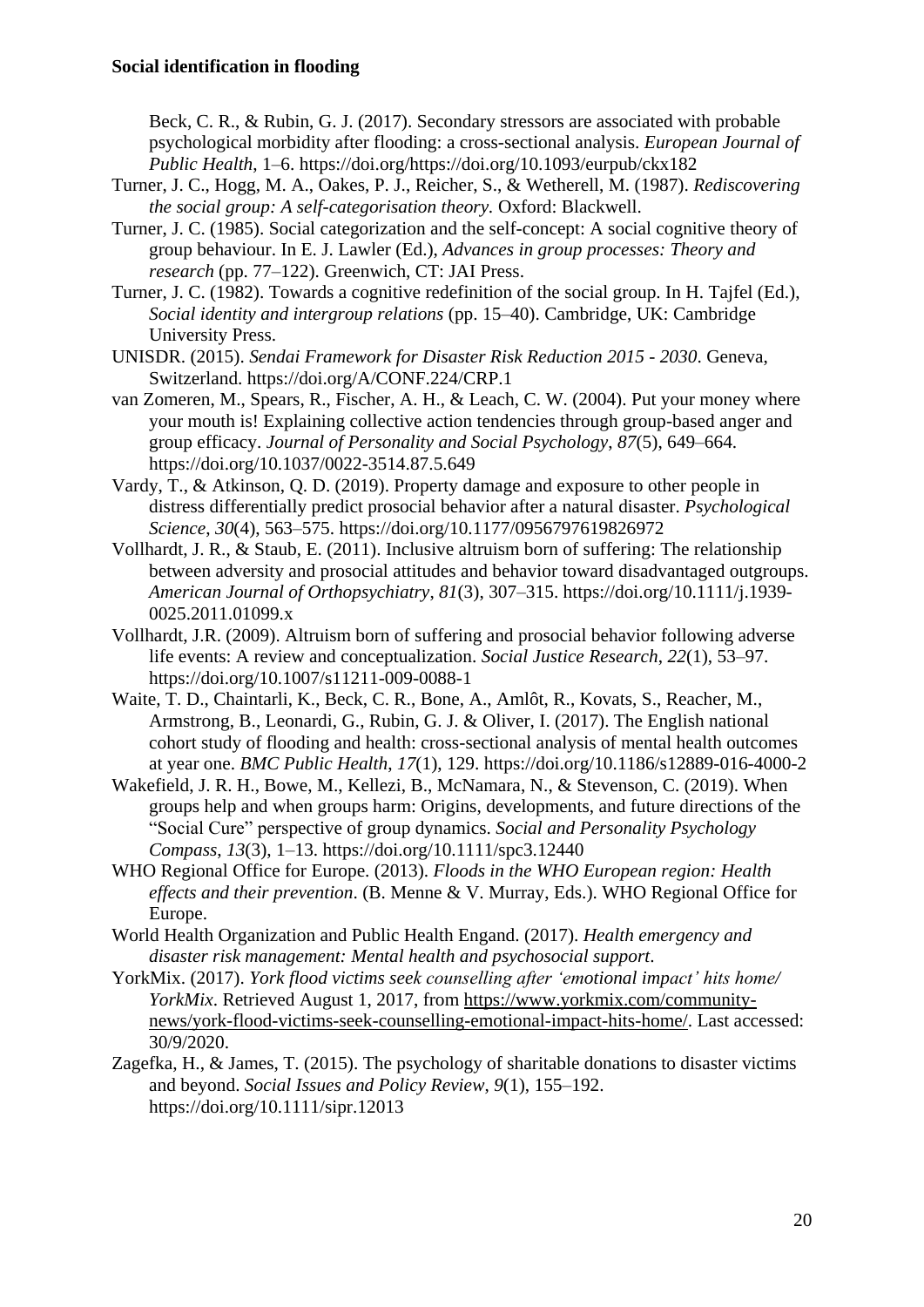# **Table 1**.

| Descriptive statistics and correlations for participants of the combined cross-sectional samples |  |  |  |  |  |  |
|--------------------------------------------------------------------------------------------------|--|--|--|--|--|--|
|--------------------------------------------------------------------------------------------------|--|--|--|--|--|--|

|              | Variable                          | M    | SD.  |          | $\overline{2}$ | 3        | $\overline{4}$ | 5        | 6        | 7        |
|--------------|-----------------------------------|------|------|----------|----------------|----------|----------------|----------|----------|----------|
| 1            | Common fate                       | 3.56 | 1.83 |          |                |          |                |          |          |          |
| $\mathbf{2}$ | Social<br>identification          | 4.66 | 1.38 | $.26***$ |                |          |                |          |          |          |
| 3            | Expected<br>support               | 5.09 | 1.24 | $.12*$   | $.62***$       |          |                |          |          |          |
| 4            | Shared goals                      | 4.83 | 1.16 | $.24***$ | $.50**$        | $.50**$  |                |          |          |          |
| 5            | Collective<br>efficacy            | 3.89 | 1.30 | $.14***$ | $.28***$       | $.39***$ | $.34***$       |          |          |          |
| 6            | Wellbeing                         | 5.80 | 0.84 | $.11^*$  | $.21***$       | $.24***$ | $.24***$       | $.18***$ |          |          |
| 7            | Observed<br>collective<br>support | 1.12 | 1.28 | $.11*$   | $.12***$       | $.13***$ | $.18***$       | $.21***$ | $.12***$ |          |
| 8            | Provided<br>collective<br>support | 0.43 | 0.77 | $.18***$ | $.17***$       | $.10*$   | $.19***$       | $.16***$ | .09      | $.54***$ |

\*\*\* p <.001, \*\* p <.01, \* p <.05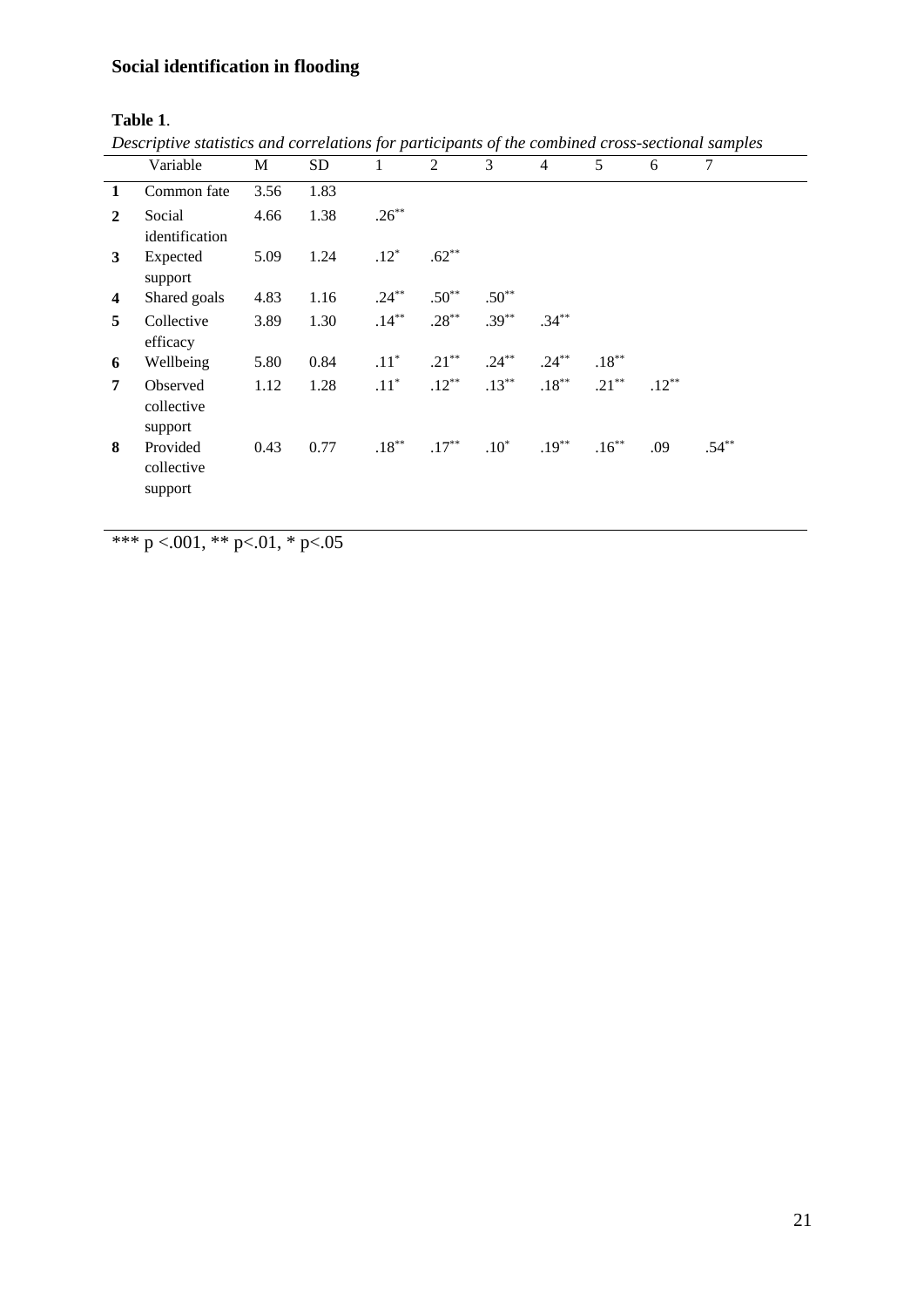# **Table 2**

*Interaction between observed collective support, social identification, and flood status on provided collective support.*

| provided conecuve support.                            |         |     |                  |         |        |
|-------------------------------------------------------|---------|-----|------------------|---------|--------|
| Predictor                                             |         | SЕ  | $\boldsymbol{p}$ | 95% CI  |        |
| Observed collective support (OCS)                     | $29***$ | .05 | $\leq 0.01$      | .18     | -39    |
| Social identification (SSI)                           | .05     | .03 | .113             | $-.01$  | .13    |
| (Indirectly affected $+$ flooded) vs unaffected (FS1) | .22     | .11 | .053             | $-.00.$ | .46    |
| Flooded vs. indirectly affected (FS2)                 | $.14*$  | .07 | .049             | .02     | .29    |
| OCS*SSI*FS1                                           | $-.08$  | .10 | .401             | $-.29$  | .11    |
| OCS*SSI*FS2                                           | $-17**$ | .06 | .006             | $-.30$  | $-.05$ |
|                                                       |         |     |                  |         |        |

\*\*\* p <.001, \*\* p <.01, \* p <.05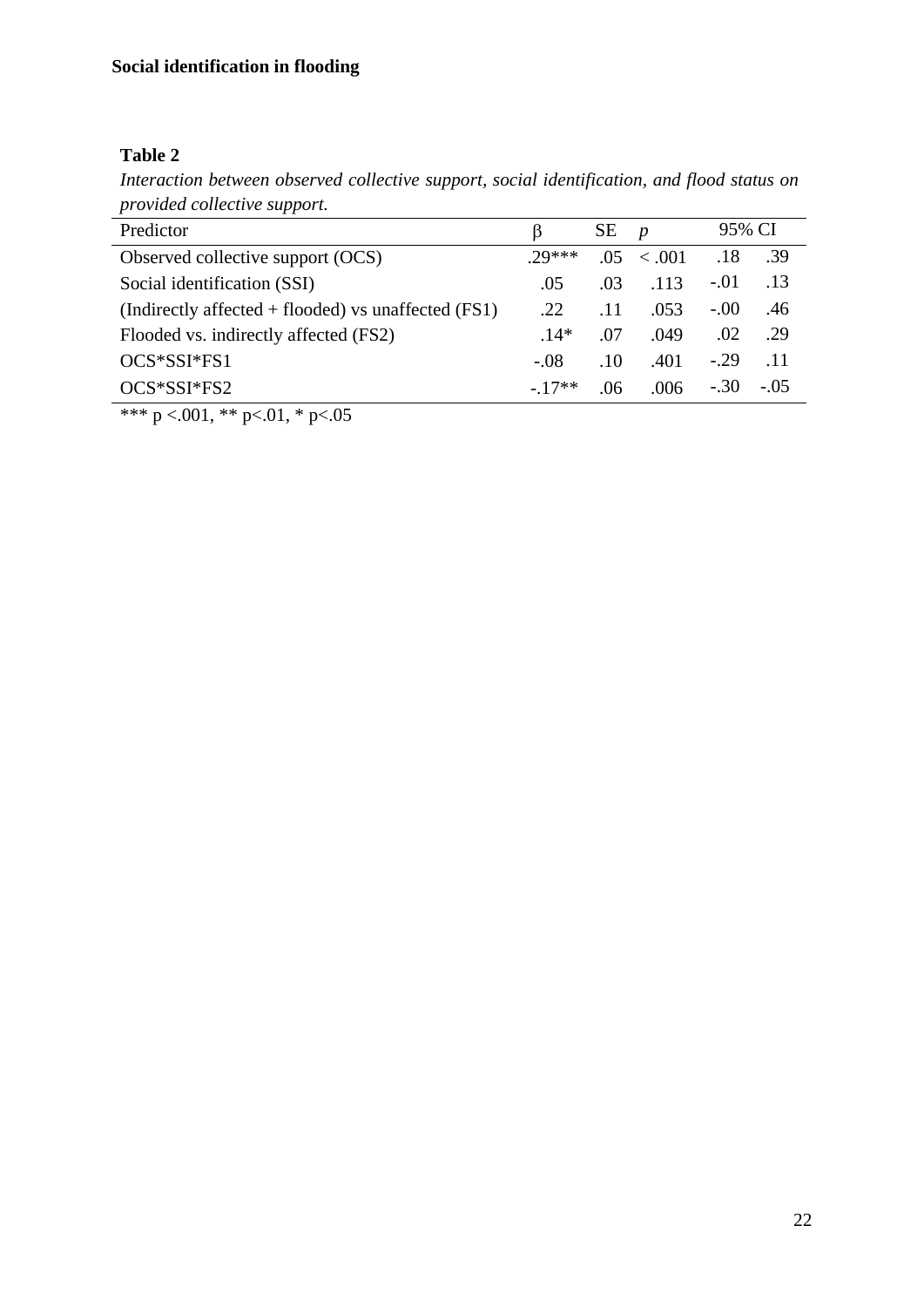# **Table 3**

| <b>Social identification</b> | Flood status        | β      | <b>SE</b> | $\boldsymbol{p}$ | <b>LLCI</b> | <b>ULCI</b> |
|------------------------------|---------------------|--------|-----------|------------------|-------------|-------------|
| $-1.37$                      | Unaffected          | .06    | .08       | .460             | $-.10$      | .23         |
| $-1.37$                      | Indirectly affected | .12    | .08       | .121             | $-.03$      | .28         |
| $-1.37$                      | Flooded             | $.45*$ | .09       | < .001           | .27         | .65         |
| .00.                         | Unaffected          | .22    | .13       | .095             | $-.03$      | .48         |
| .00.                         | Indirectly affected | $.28*$ | .05       | < .001           | .17         | .39         |
| .00.                         | Flooded             | $.37*$ | .06       | < .001           | .24         | .49         |
| 1.37                         | Unaffected          | .38    | .25       | .137             | $-.12$      | .88         |
| 1.37                         | Indirectly affected | $.44*$ | .09       | < .001           | .25         | .63         |
| 1.37                         | Flooded             | $.28*$ | .07       | ${<}001$         | .13         | .43         |

*Conditional effects of social identification (-1SD, M, +1SD) on the relationship between observing and providing collective support at different types of flood status.*

 $*$  p<.001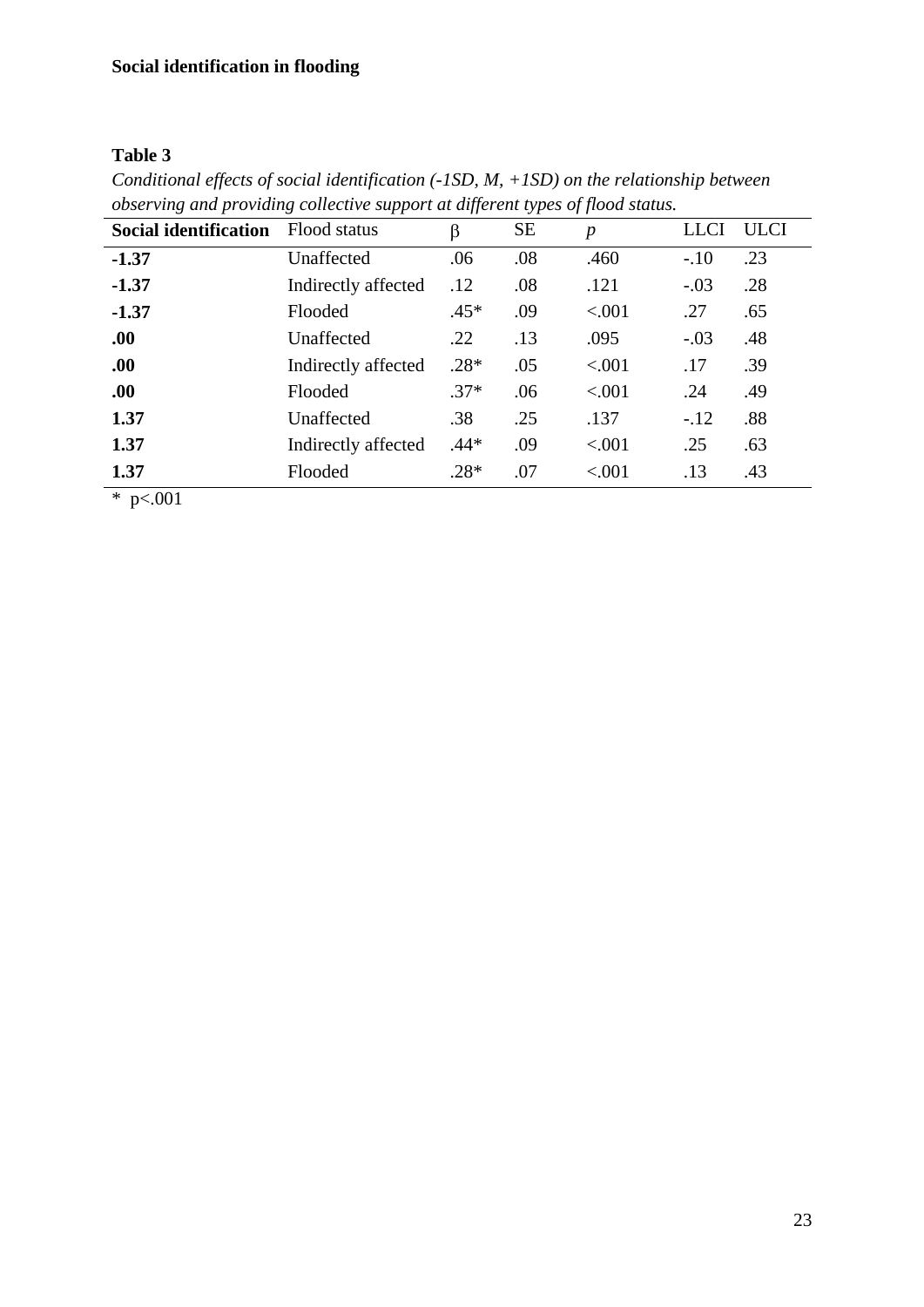# **Figure 1.**

*Hypothesized predictors of social identification and its effects on collective efficacy and wellbeing through expected support and shared goals.*



# **Figure 2.**

*Test of the predictors of social identification and its effects on collective efficacy and wellbeing through expected support and shared goals.*